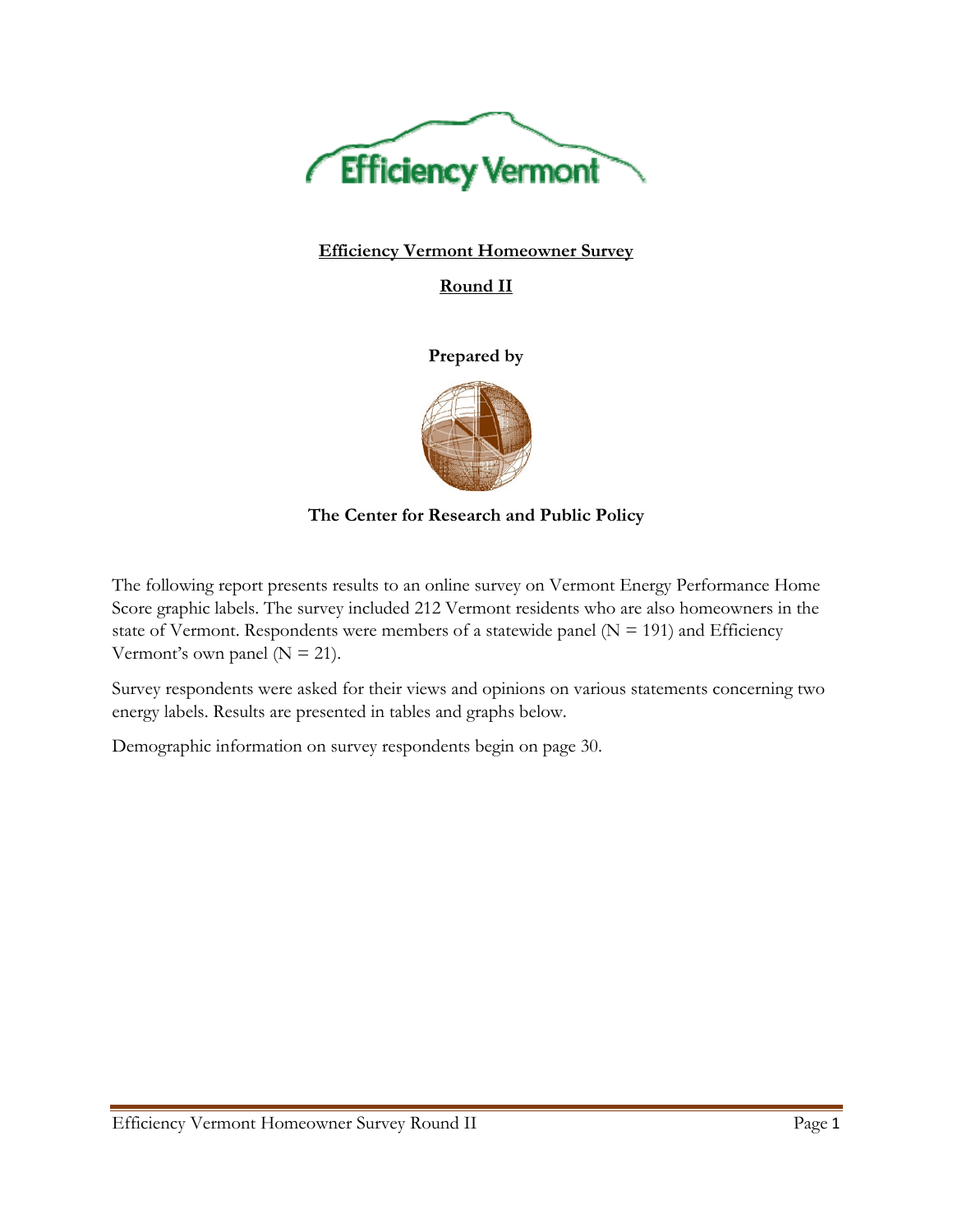# **Highlights**

- **"Vermont Home Energy Score" was the name favored for the two labels tested. Having both "Home" and "Vermont" in the name was important to the majority of respondents (84.7% and 81.8%, respectively).**
- **The majority (67.5%) of composite respondents preferred the wedge graphic in label 1 to the bar graphics in label 2.**
- **The majority of respondents understood how to read both the wedge (76.8%) and bar (79.6 %) graphics on the labels.**
- **Regarding the "Estimated Annual Energy Cost" section of the labels, a majority preferred the pie-chart (70.0%) to the bar graphic (43.1%).**
- **A majority of respondents (63.2%) thought it was confusing to have both the DOE score and the Vermont Energy Performance Home Score on the same label – as they use opposite scales of energy efficiency.**
- **Both Labels 1 and 2 scored in the 70-80% range on ease of comprehension, clarity of the Home Energy Score graphic and Estimated Annual Energy Cost graphic, motivation to learn more about one's own home energy consumption, moving forward with energy upgrades, the purchase of a home, or choosing between homes to purchase.**
- **Label 1 had a slight advantage in ratings compared with Label 2 for helpfulness when deciding to make energy upgrades to a home (45% vs. 36.4%), after having made energy upgrades (44.3% vs 31.0%), when listing a home for sale (42.2% vs. 30.9%), and when shopping for a new home (47.1% vs 33.5%).**
- **When respondents were asked to design their own label from all of the graphic elements provided, including the Home Score (Bar or Wedge), Estimated Annual Energy Costs (Stacked Bar or Pie Chart), and the DOE score, the majority of responses indicated a preference for the Home Score Wedge (48.9%) compared with the Bar (25.3%), the Estimated Annual Energy Cost Pie Chart (56.0%) compared with the Stacked Bar (31.3%), and a preference for the DOE score to be included as well (61.5%).**
- **Open-ended feedback indicated that the Estimated Annual Energy Cost graphic (stacked bar or pie chart) needs to be more clearly explained. One clarifying recommendation included adding a "plus sign" between each fuel source cost resulting in a total equal to \$4000.**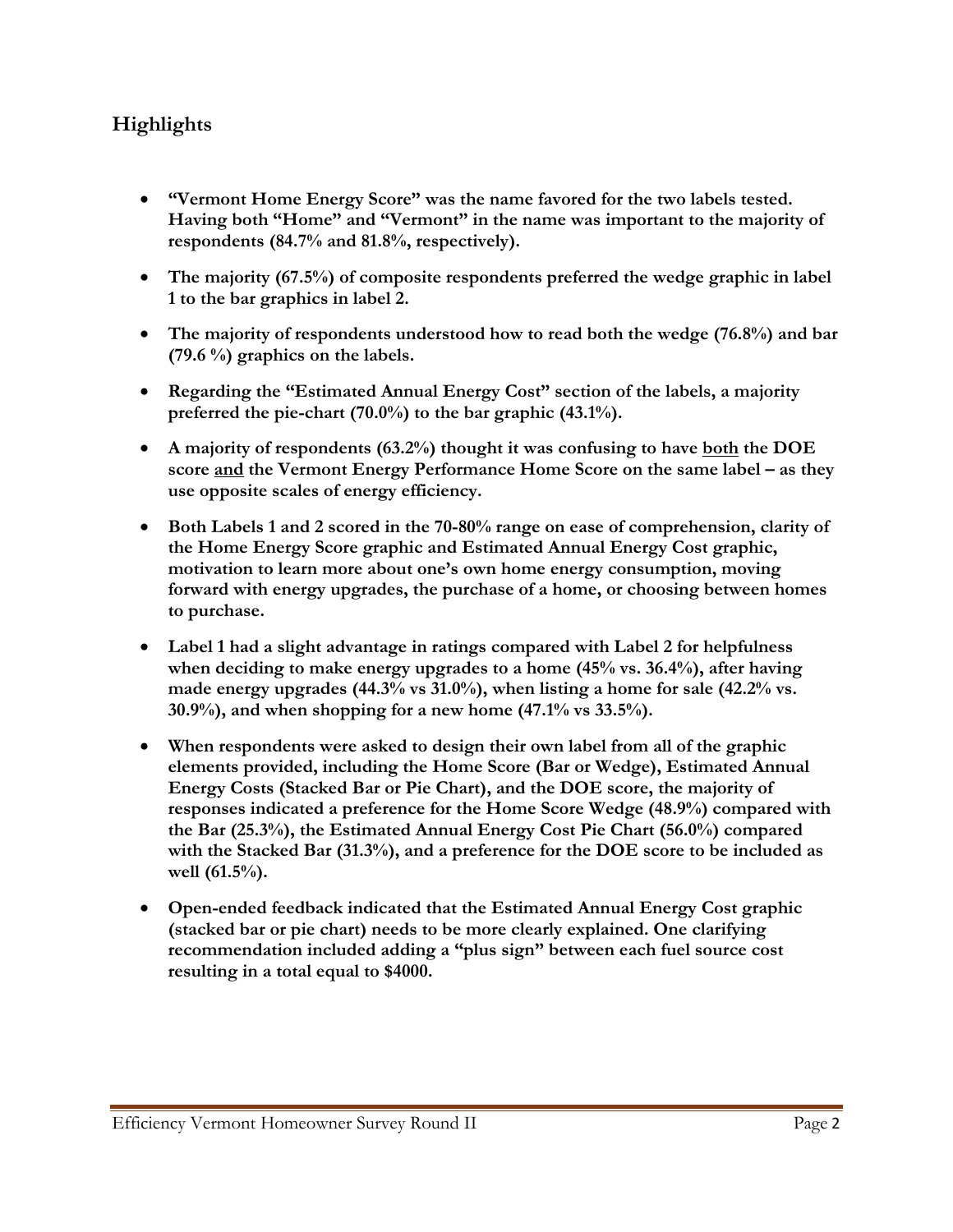**Respondents completed this online survey on a desktop computer (47.4%), laptop (44.5%), or tablet (7.2%).**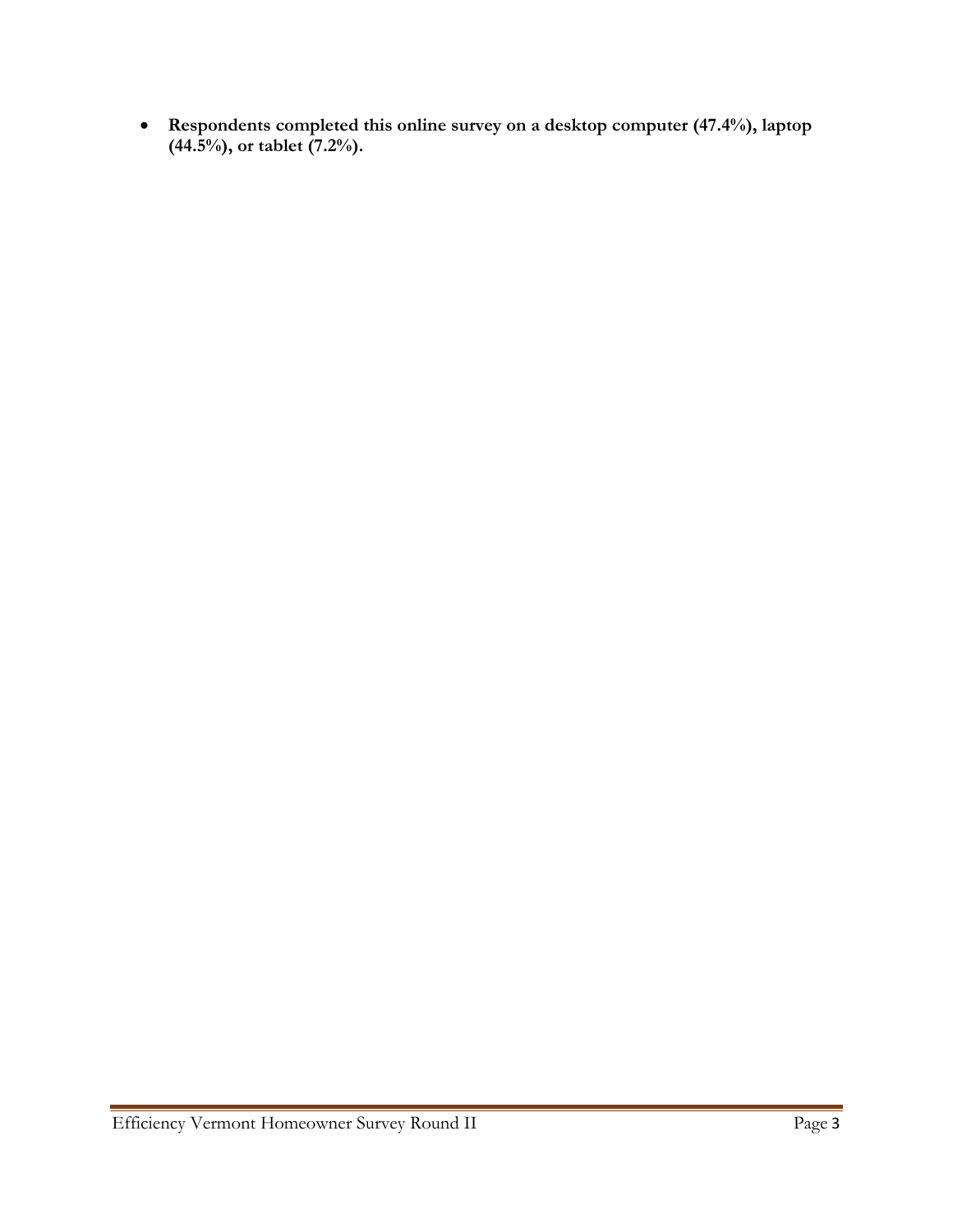

\*Energy use and costs are estimates only. Actual usage and costs may vary and are based on many factors such as weather and occupant behavior, including use of wood stoves. The Vermont Energy Performance Home Score takes into account the energy-efficient features installed in the home on the date the Score was issued, assuming average occupant behavior. Actual energy use will vary depending on how the building is operated, and costs will vary as fuel prices change over time. MMBtu = 1,000,000 British thermal units (Btu) of energy.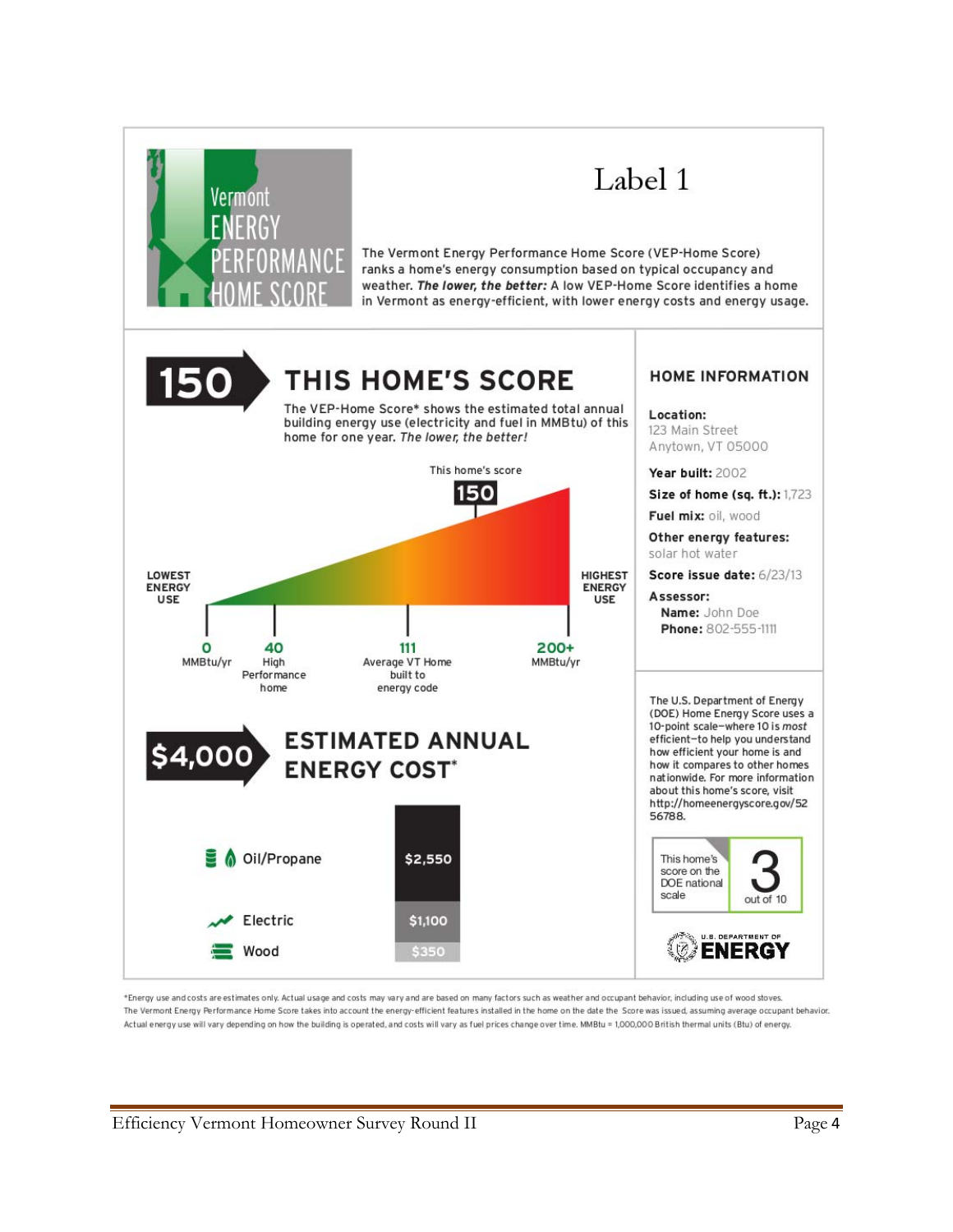

\*Energy use and costs are estimates only. Actual usage and costs may vary and are based on many factors such as weather and occupant behavior, including use of wood stoves. A Vermont Energy Performance Home Score takes into account the energy-efficient features installed in the home on the date the Score was issued, assuming average occupant behavior. Actual energy use will vary depending on how the building is operated, and costs will vary as fuel prices change over time. MMBtu = 1,000,000 British thermal units (Btu) of energy.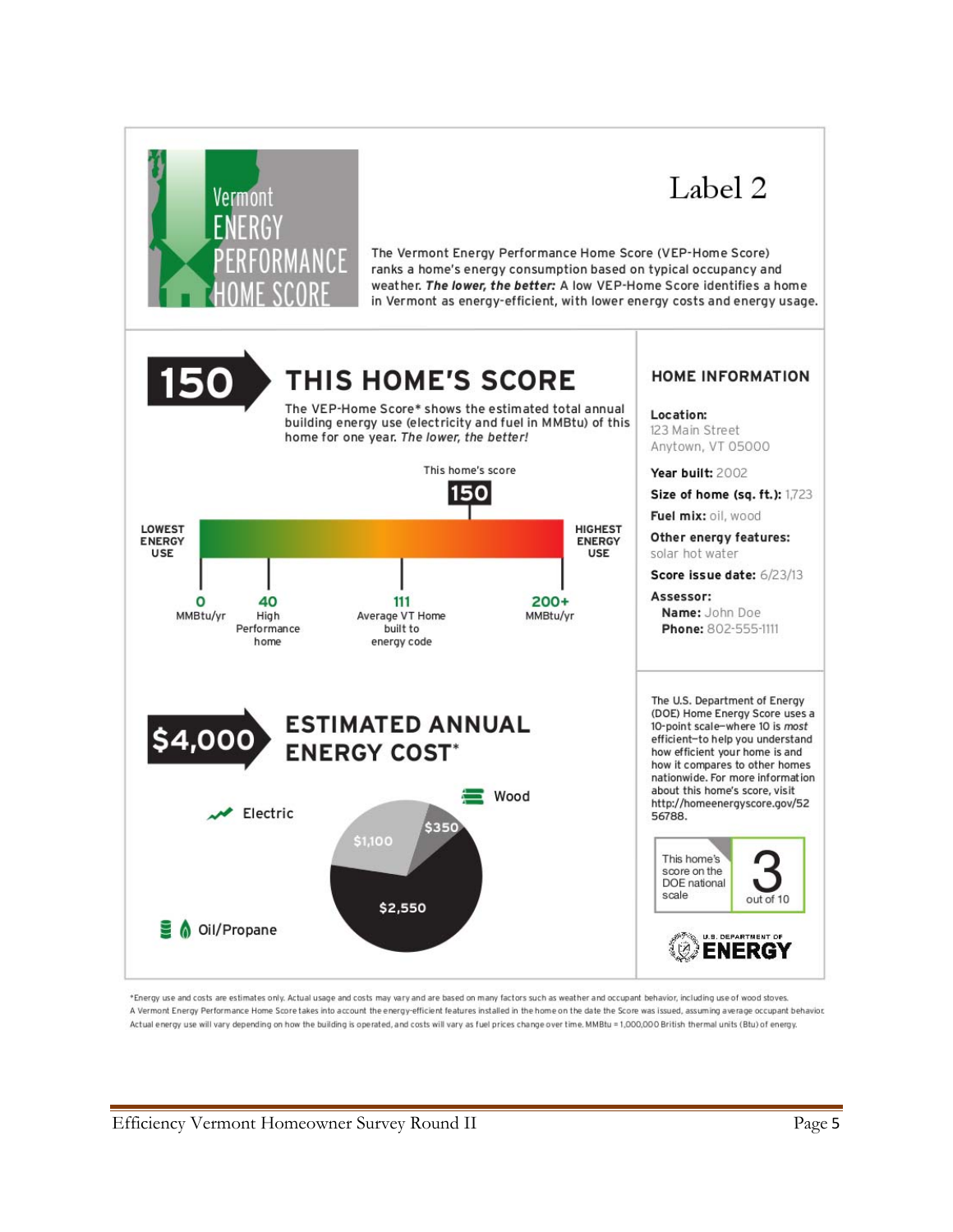#### **Label Score/Name**

Respondents were asked to rate the following names for the label on a scale of 1 to 10 where 1 meant they like the name a great deal and 10 meant they strongly dislike the name. Results are presented on a composite basis as well as for Statewide Panel and the Efficiency Vermont Panel.

The following table presents the cumulative totals for ratings of one through four.

| <b>Like a Great Deal</b>                 | Composite | <b>Statewide</b> | <b>Efficiency VT</b> |
|------------------------------------------|-----------|------------------|----------------------|
| $(\frac{0}{6} 1 - 4)$                    |           | Panel            | Panel                |
| Vermont Home Energy<br>Score             | 79.1%     | 79.0             | 80.0                 |
| Vermont Home Energy<br>Performance Score | 73.7      | 74.5             | 66.7                 |
| Home Energy Score                        | 68.8      | 70.3             | 55.0                 |
| Vermont Energy<br>Performance Score      | 66.3      | 66.1             | 68.4                 |
| Vermont Energy<br>Performance Home Score | 61.7      | 63.8             | 42.9                 |
| <b>Building Energy Estimate</b>          | 44.8      | 45.9             | 35.0                 |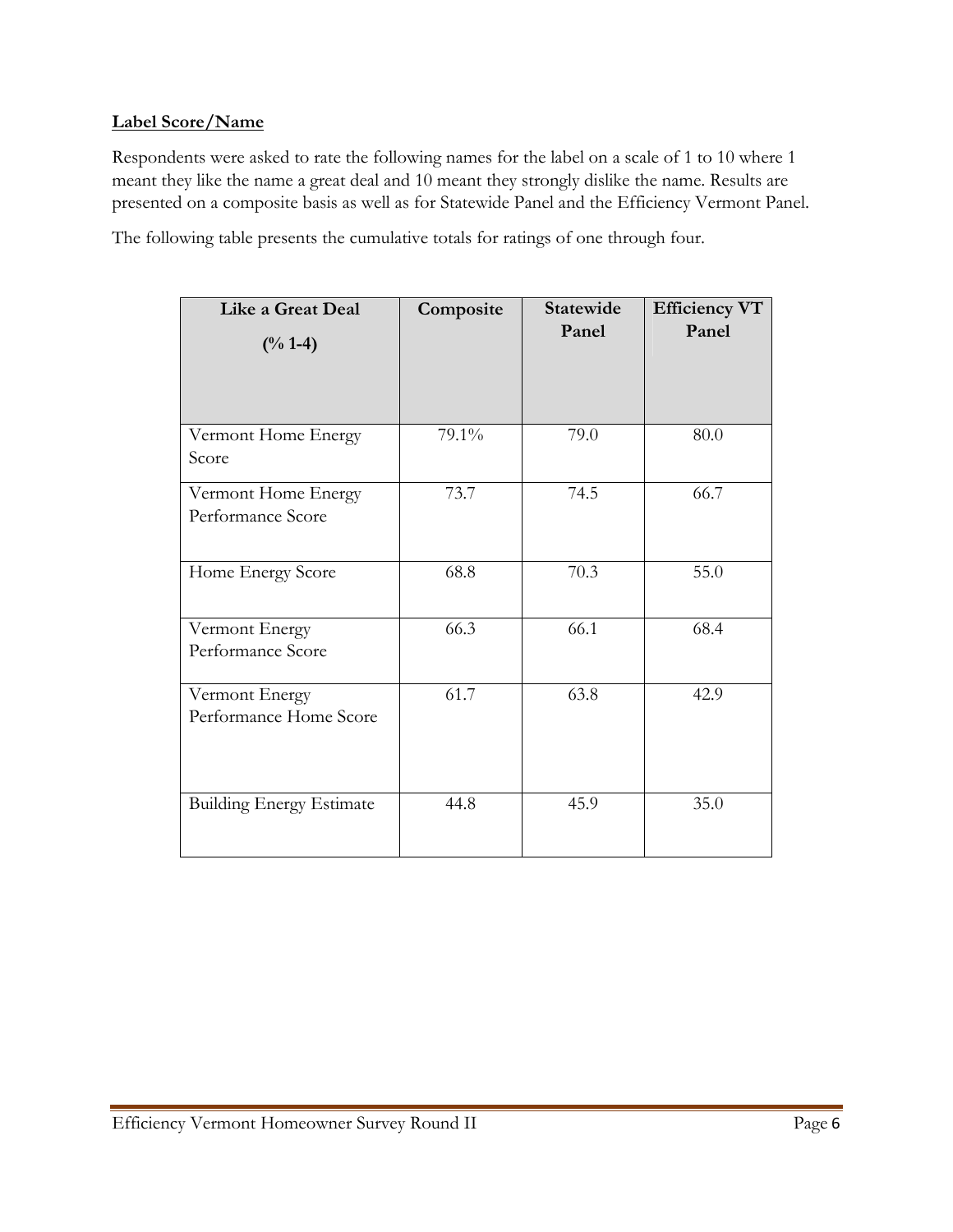Respondents were asked to rate how important it is to have the key words "Home" or "Vermont" in the name of these labels where 1 was very important and 10 meant not at all important.

The following table presents the cumulative totals for one through four.

| Very<br>Important<br>$(^{0}/_{0}1-4)$              | Composite | Statewide<br>Panel<br>(Very<br>Important | Efficiency<br><b>VT</b> Panel |
|----------------------------------------------------|-----------|------------------------------------------|-------------------------------|
| Having<br>"Home" in the<br>name is<br>important    | 84.7%     | 86.2                                     | 71.4                          |
| Having<br>"Vermont" in<br>the name is<br>important | 81.8      | 83.0                                     | 71.4                          |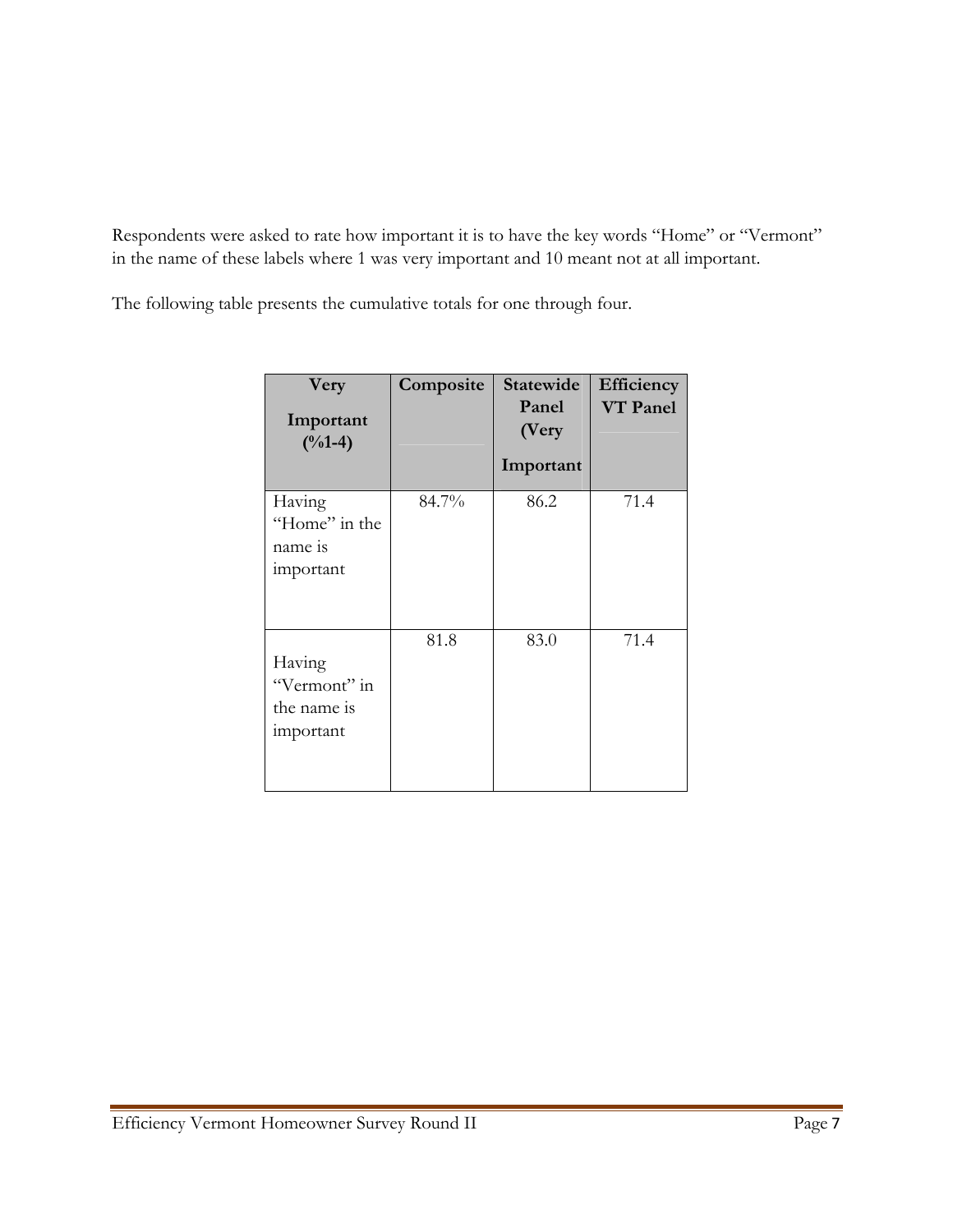Other suggested names included the following:

*Household instead of home Green Mountain Energy VT Home Energy Performance I like label 1 better than label 2 Vermont Home Energy Efficiency Rating Vermont Home Energy Score, I like Performance is too long of a word to use Home Energy Resource Review Home Energy Use vermonts home energy performance score The graphs look nice but are not easy to find info would be better to have listed like the survey, each item in a column Vermont Home Energy Estimate Vermont Home Energy Usage Score or Vermont Home Energy Consumption Score Great Service Vermont home efficiency factor 'Vermont Home Energy Estimate' would be most preferred to me. Energy Performance Score There are two labels which one do you mean? Vermont Home Energy Performance Index*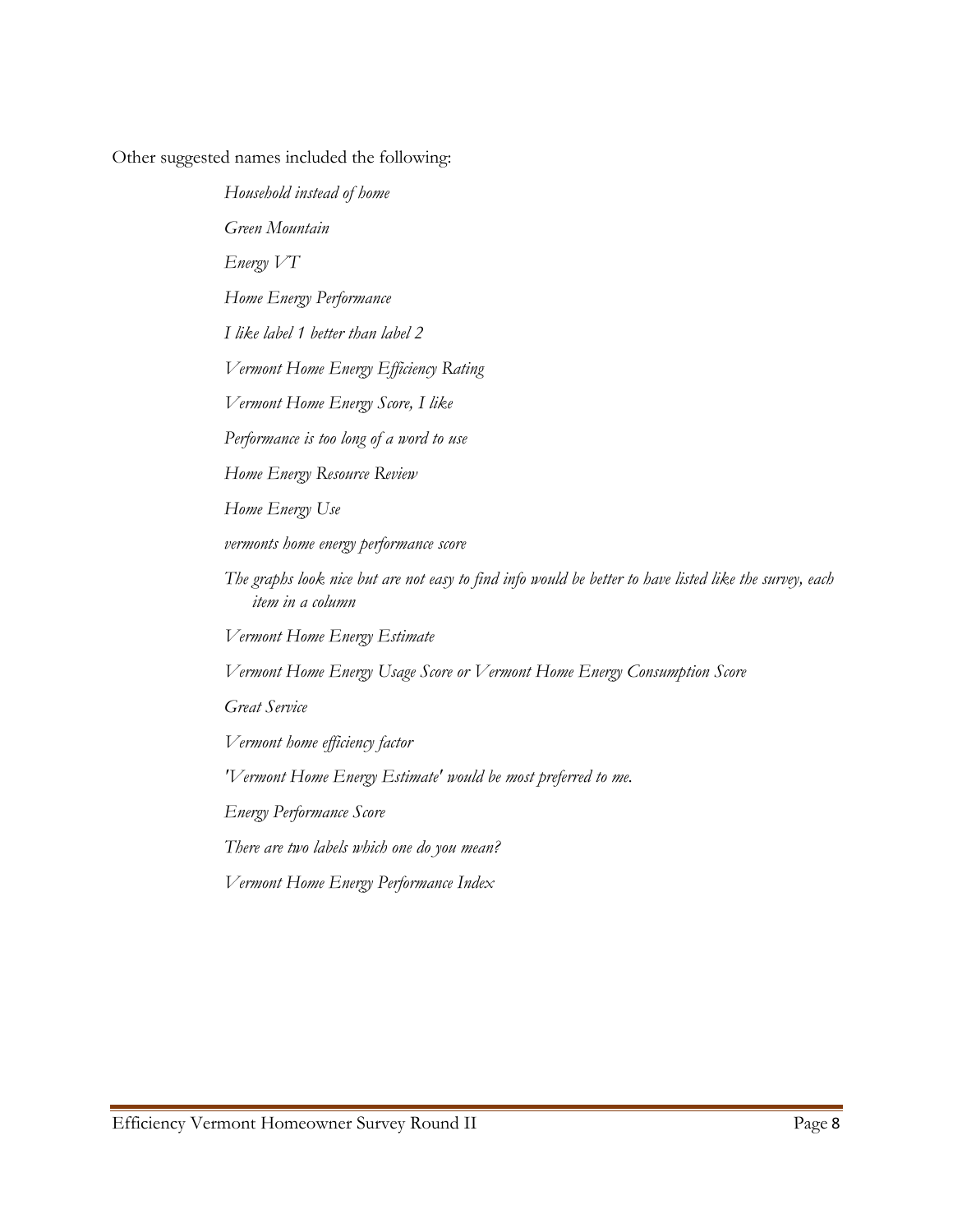# **Score Visual Representation**

Respondents were asked to examine the "This Home's Score" section of labels 1 and 2**.** They were asked to rate the following statements on a scale of 1-10 where 1 is "Strongly Agree" and 10 is "Strongly Disagree."

| <b>Strongly Agree</b><br>$(^{0}/_{0}1-4)$                                | Composite | <b>Statewide</b><br>Panel | <b>Efficiency VT</b><br>Panel |
|--------------------------------------------------------------------------|-----------|---------------------------|-------------------------------|
| I prefer the wedge in label 1<br>to the bar in label 2                   | $67.5\%$  | 67.0                      | 71.4                          |
| I prefer the bar in label 2 to<br>the wedge in label 1                   | 48.8      | 49.5                      | 42.9                          |
| The colors are helpful to my<br>understanding of the wedge in<br>label 1 | 84.1      | 82.8                      | 85.7                          |
| The colors are helpful to my<br>understanding of the bar in<br>label 2   | 79.0      | 77.8                      | 85.7                          |
| In label 1 a score of 125 is                                             | 76.8      | 75.3                      | 90.5                          |
| less efficient than a score of<br>45                                     | Correct   | Correct                   | Correct                       |
| In label 2 a score of 25 is                                              | 79.6      | 77.8                      | 95.2                          |
| more efficient than a score of<br>175                                    | Correct   | Correct                   | Correct                       |
| I am confused by the scale in<br>label 1                                 | 29.4      | 30.8                      | 15.8                          |
| I am confused by the scale in<br>label 2                                 | 27.2      | 29.0                      | 10.0                          |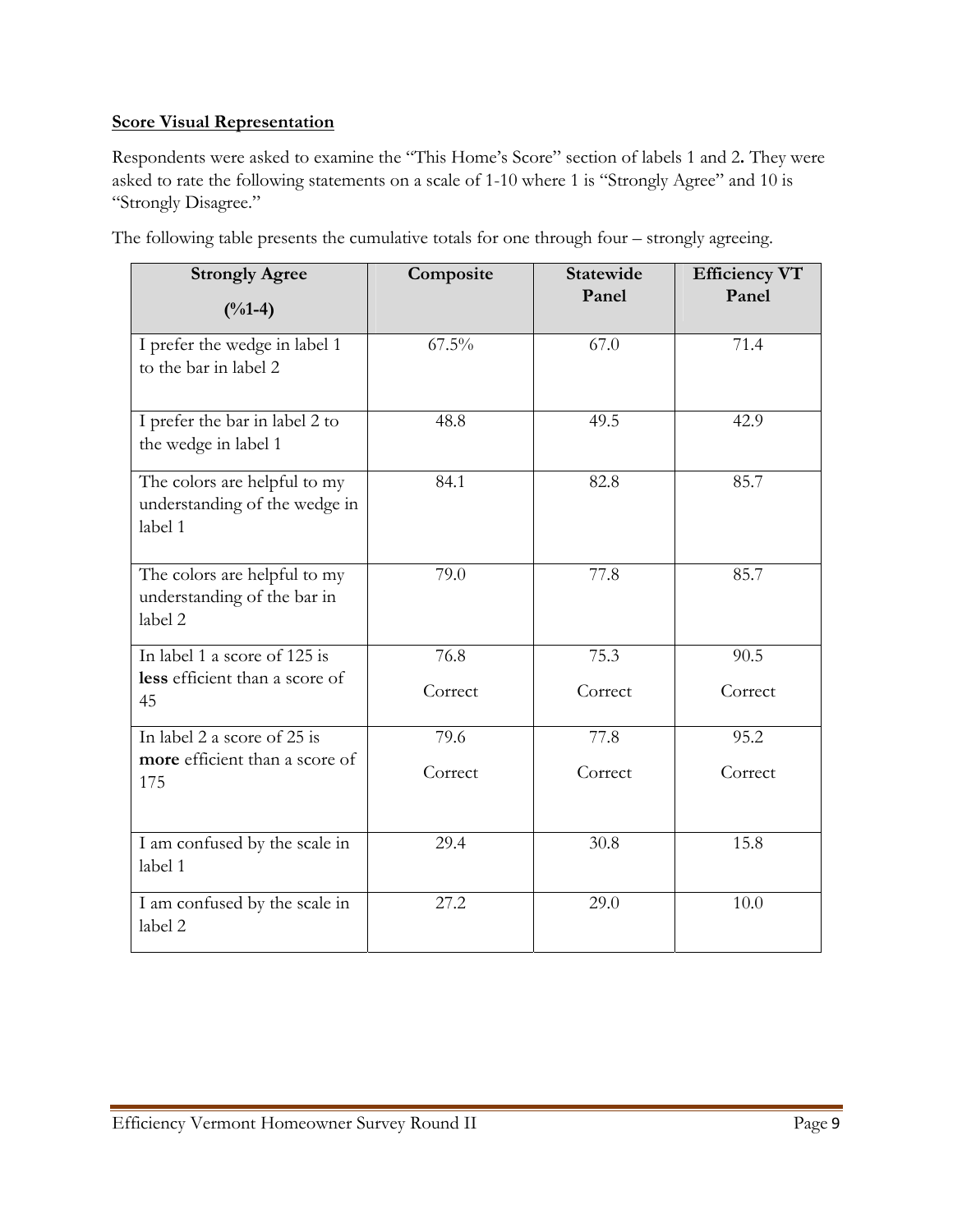# **Energy Cost Visual Representation**

Respondents were asked to examine the "Estimated Annual Energy Cost" sections of labels 1 and 2**.** They were asked to rate the following statements on a scale of 1-10 where 1 was "Strongly Agree" and 10 was "Strongly Disagree.

| <b>Strongly Agree</b><br>$(^{0}/_{0}1-4)$                                                                                                                            | Composite | <b>Statewide Panel</b> | <b>Efficiency VT</b><br>Panel |
|----------------------------------------------------------------------------------------------------------------------------------------------------------------------|-----------|------------------------|-------------------------------|
| I prefer the bar graphic in label 1 to the pie<br>chart graphic in label 2                                                                                           | $43.1\%$  | 43.1                   | 42.9                          |
| I prefer the pie chart graphic in label 2 to<br>the bar graphic in label 1.                                                                                          | 70.0      | 69.3                   | 76.2                          |
| The annual energy costs presented in both<br>labels are estimates based on typical<br>weather and occupancy, not based on<br>actual bills. This is acceptable to me. | 70.9      | 69.9                   | 80.0                          |
| I understand the bar graphic in label 1.                                                                                                                             | 83.5      | 82.3                   | 95.0                          |
| I understand the pie chart graphic in label<br>2.                                                                                                                    | 83.2      | 82.4                   | 90.5                          |
| In label 1, heating with wood is the least                                                                                                                           | 78.3      | 81.2                   | 47.1                          |
| expensive fuel type used in the home                                                                                                                                 | Incorrect | Incorrect              | Incorrect                     |
| It is clear to me that the bar graphic in<br>label 1 would be an <b>estimate</b> of annual<br>energy cost for the home.                                              | 86.8      | 85.4                   | 95.0                          |
| It is clear to me that the pie chart graphic<br>in label 2 would be an <b>estimate</b> of the<br>energy cost for the home.                                           | 86.3      | 84.9                   | 100.0                         |
| The title should be changed from<br>"Estimated Annual Energy Cost" to "This<br>Home's Estimated Annual Energy Cost"<br>for the graphic in both labels.               | 59.5      | 60.0                   | 55.0                          |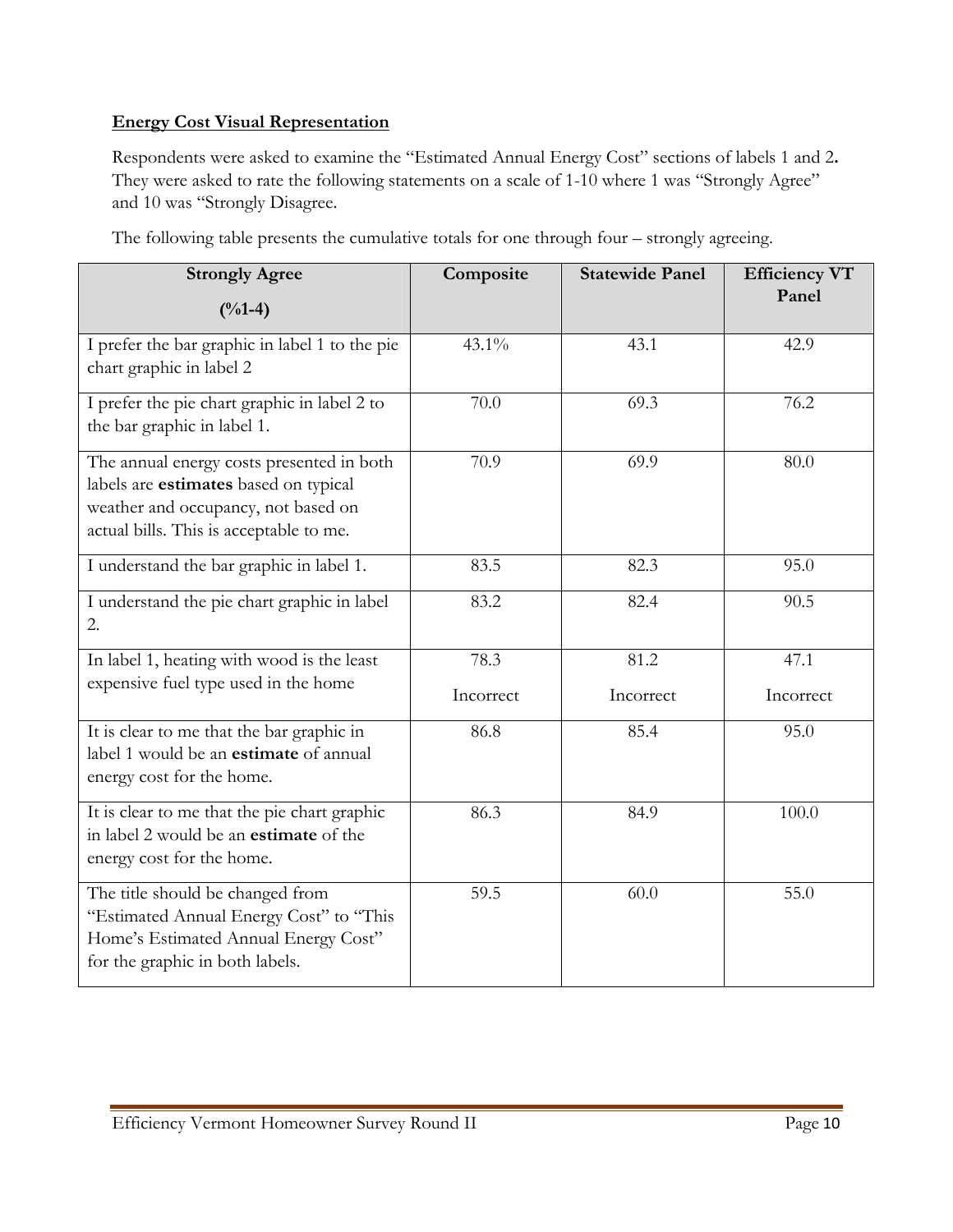# **DOE Score**

Respondents were asked to consider the U. S. Department of Energy (DOE) Home Energy Score. They were asked to rate the following statements on a scale of 1-10 where 1 was "Strongly Agree" and 10 was "Strongly Disagree."

| <b>Strongly Agree</b>                                                  | Composite | <b>Statewide Panel</b> | <b>Efficiency VT</b><br>Panel |
|------------------------------------------------------------------------|-----------|------------------------|-------------------------------|
| $(\frac{6}{6} 1 - 4)$                                                  |           |                        |                               |
| I understand how to read the DOE                                       | 80.5%     | 78.8                   | 95.2                          |
| energy score                                                           |           |                        |                               |
| I am confused by the DOE energy                                        | 34.6%     | 36.1                   | 20.0                          |
| score                                                                  |           |                        |                               |
| Having the DOE score is distracting in                                 | 34.8      | 35.6                   | 26.3                          |
| both labels 1 and 2.                                                   |           |                        |                               |
| In label 1, a DOE score of 3 out of 10                                 | 26.0      | 27.2                   | 15.0                          |
| indicates this home is very efficient.                                 | Incorrect | Incorrect              | Incorrect                     |
|                                                                        |           |                        |                               |
| In label 2, a DOE score of 3 out of 10                                 | 79.5      | 77.3                   | 100.0                         |
| would indicate that this home is very                                  | Correct   | Correct                | Correct                       |
| inefficient.                                                           |           |                        |                               |
| Having the DOE score lends                                             | 71.2      | 69.5                   | 85.7                          |
| credibility to labels 1 and 2.                                         |           |                        |                               |
| It is confusing to have a Vermont                                      | 63.2      | 62.2                   | 71.4                          |
| Energy Performance Home Score that                                     |           |                        |                               |
| uses the lowest number as efficient and                                |           |                        |                               |
| the DOE score that uses the highest<br>number as efficient on the same |           |                        |                               |
| label.                                                                 |           |                        |                               |
|                                                                        |           |                        |                               |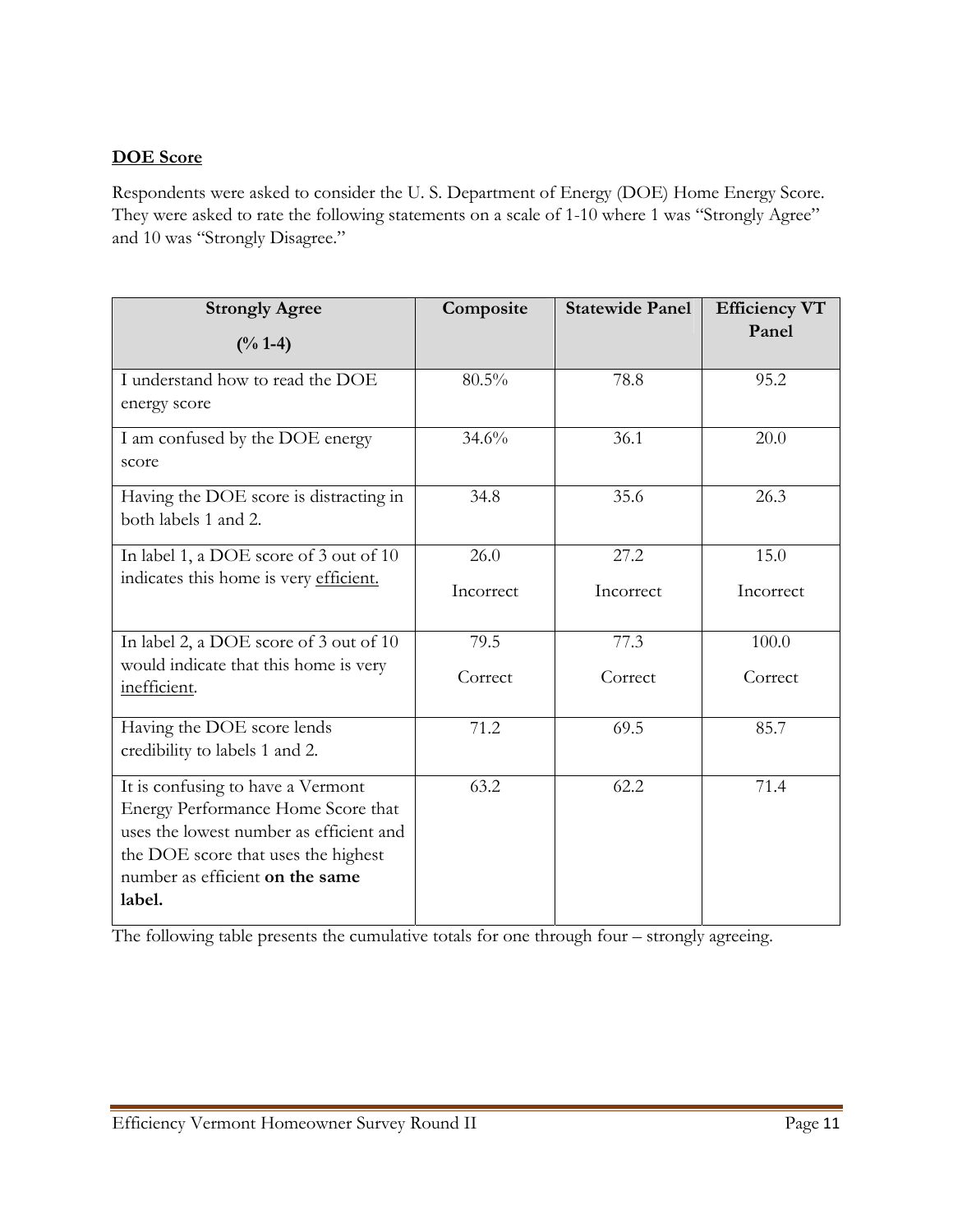### **Ratings for Each Label for Comparison to Prior Research**

#### **Label 1 Only**

Respondents rated each statement below regarding Label 1. For each statement, they used a scale of one to ten where one means they strongly agreed and ten means they strongly disagreed.

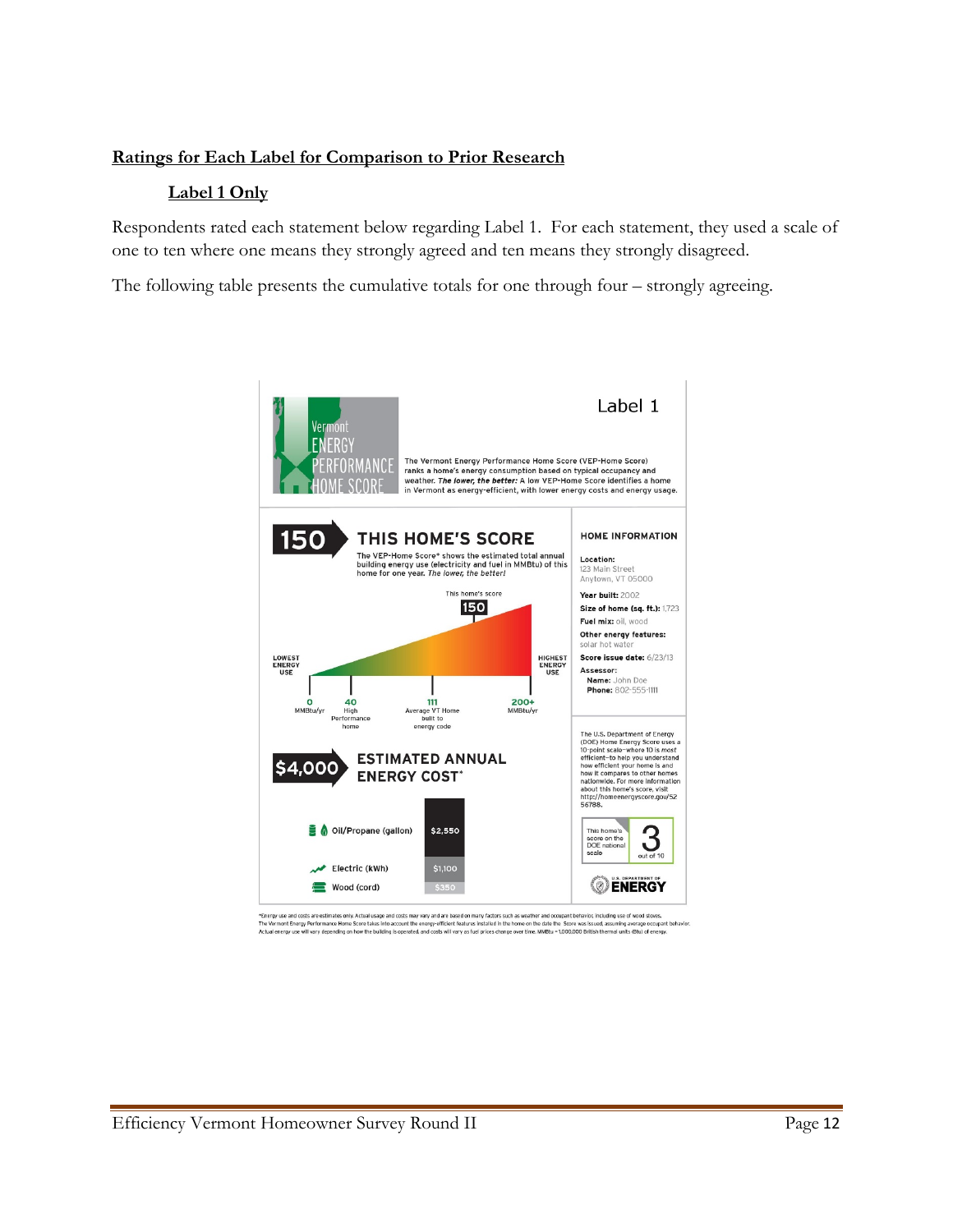| <b>Strongly Agree</b>              | Composite | <b>Statewide</b><br>Panel | <b>Efficiency VT</b><br>Panel |
|------------------------------------|-----------|---------------------------|-------------------------------|
| $(^{0}/_{0}1-4)$                   |           |                           |                               |
| This presentation is easy to       | 73.0%     | 70.5                      | 95.2                          |
| comprehend in a short period of    |           |                           |                               |
| time                               |           |                           |                               |
| The energy score graphic in this   | 74.0      | 71.7                      | 95.2                          |
| label presents home energy use     |           |                           |                               |
| clearly                            |           |                           |                               |
| The "Estimated Annual Energy       | 72.7      | 73.4                      | 66.7                          |
| Cost" graphic in this label        |           |                           |                               |
| presents estimated energy costs    |           |                           |                               |
| by fuel clearly                    |           |                           |                               |
| This label would motivate me to    | 78.0      | 75.7                      | 100.0                         |
| learn more about my own home       |           |                           |                               |
| energy use                         |           |                           |                               |
| This label would motivate me to    | 74.9      | 73.7                      | 85.7                          |
| move forward with energy           |           |                           |                               |
| efficiency updates to my home      |           |                           |                               |
|                                    |           |                           |                               |
| The information in this label      | 80.8      | 78.8                      | 100.0                         |
| would be useful in purchasing a    |           |                           |                               |
| home                               |           |                           |                               |
| Seeing this label on two different | 80.2      | 78.5                      | 95.2                          |
| homes would help me select         |           |                           |                               |
| between the two in a purchase      |           |                           |                               |
| decision                           |           |                           |                               |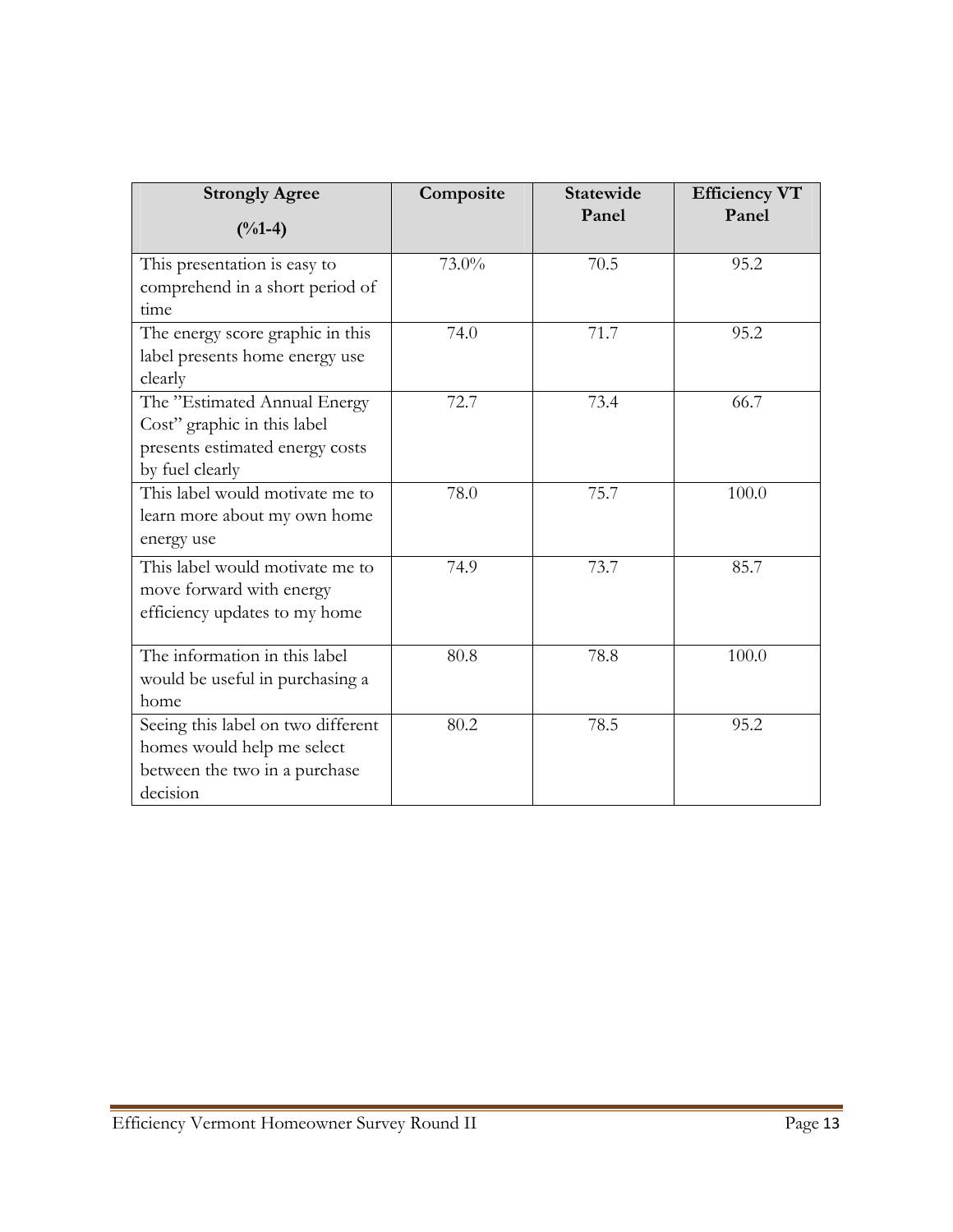# **Label 2 Only**

Respondents rated each statement below regarding Label 2. For each statement, they used a scale of one to ten where one means they strongly agreed and ten means they strongly disagreed.

The following table presents the cumulative totals for one through four – strongly agreeing.



\*Energy use and costs are estimates only. Actual usage and costs may may and are absoluted more thanking thanking the modern modern states and a streat the modern states and a streat the modern states of the modern states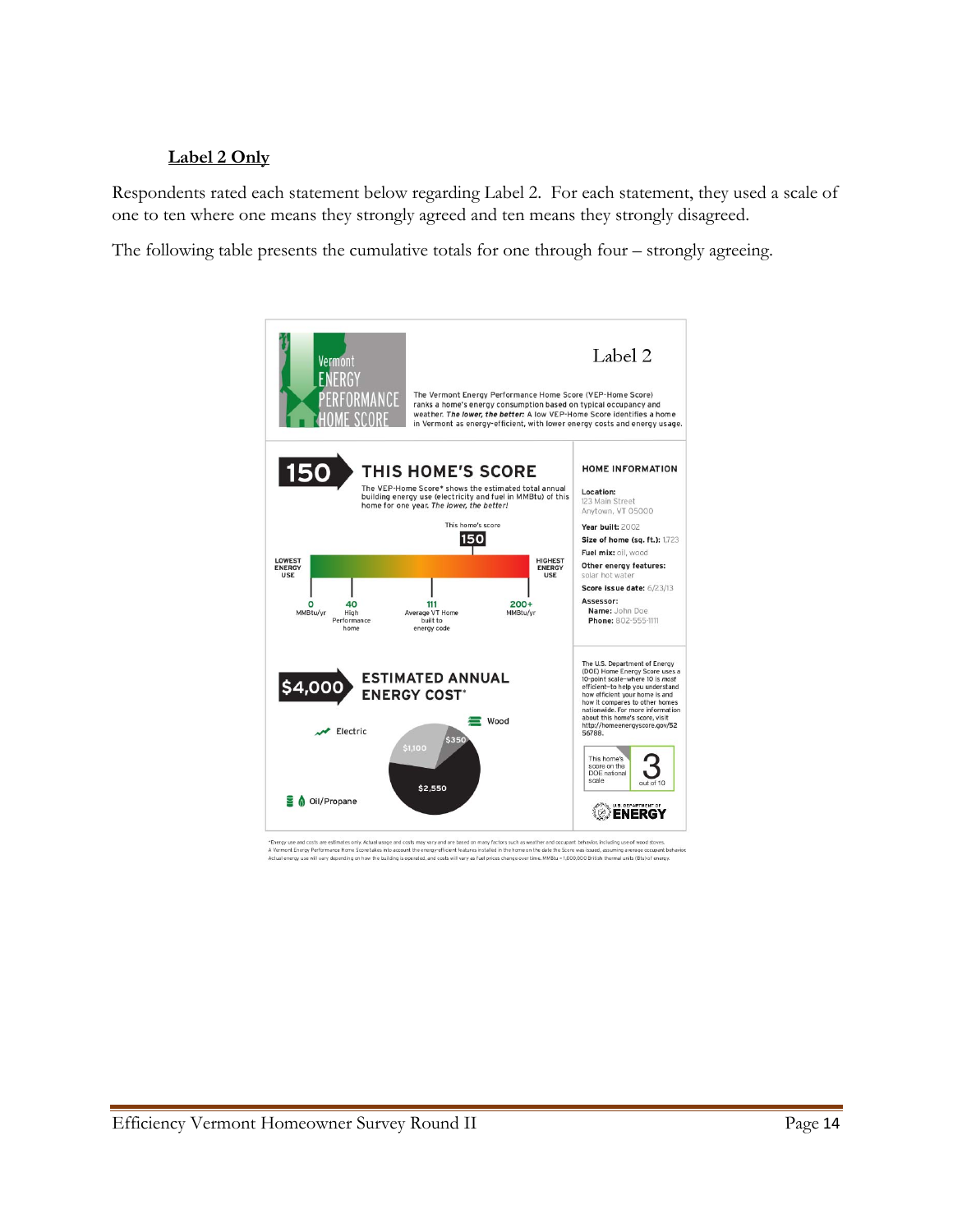| <b>Strongly Agree</b>         | Composite | <b>Statewide</b><br>Panel | <b>Efficiency VT</b><br>Panel |
|-------------------------------|-----------|---------------------------|-------------------------------|
| $(^{0}/_{0}1-4)$              |           |                           |                               |
| This presentation is easy to  | 75.8%     | 74.3                      | 90.0                          |
| comprehend in a short period  |           |                           |                               |
| of time                       |           |                           |                               |
| The energy score graphic in   | 76.6      | 75.0                      | 90.5                          |
| this label presents home      |           |                           |                               |
| energy use clearly            |           |                           |                               |
| The "Estimated Annual         | 76.6      | 76.1                      | 81.0                          |
| Energy Cost" graphic in this  |           |                           |                               |
| label presents estimated      |           |                           |                               |
| energy costs by fuel clearly  |           |                           |                               |
| This label would motivate me  | 74.3      | 71.4                      | 100.0                         |
| to learn more about my own    |           |                           |                               |
| home energy use               |           |                           |                               |
| This label would motivate me  | 72.2      | 70.2                      | 90.5                          |
| to move forward with energy   |           |                           |                               |
| efficiency updates to my      |           |                           |                               |
| home                          |           |                           |                               |
| The information in this label | 78.8      | 76.5                      | 100.0                         |
| would be useful in purchasing |           |                           |                               |
| a home                        |           |                           |                               |
| Seeing this label on two      | 77.5      | 75.5                      | 95.2                          |
| different homes would help    |           |                           |                               |
| me select between the two in  |           |                           |                               |
| a purchase decision           |           |                           |                               |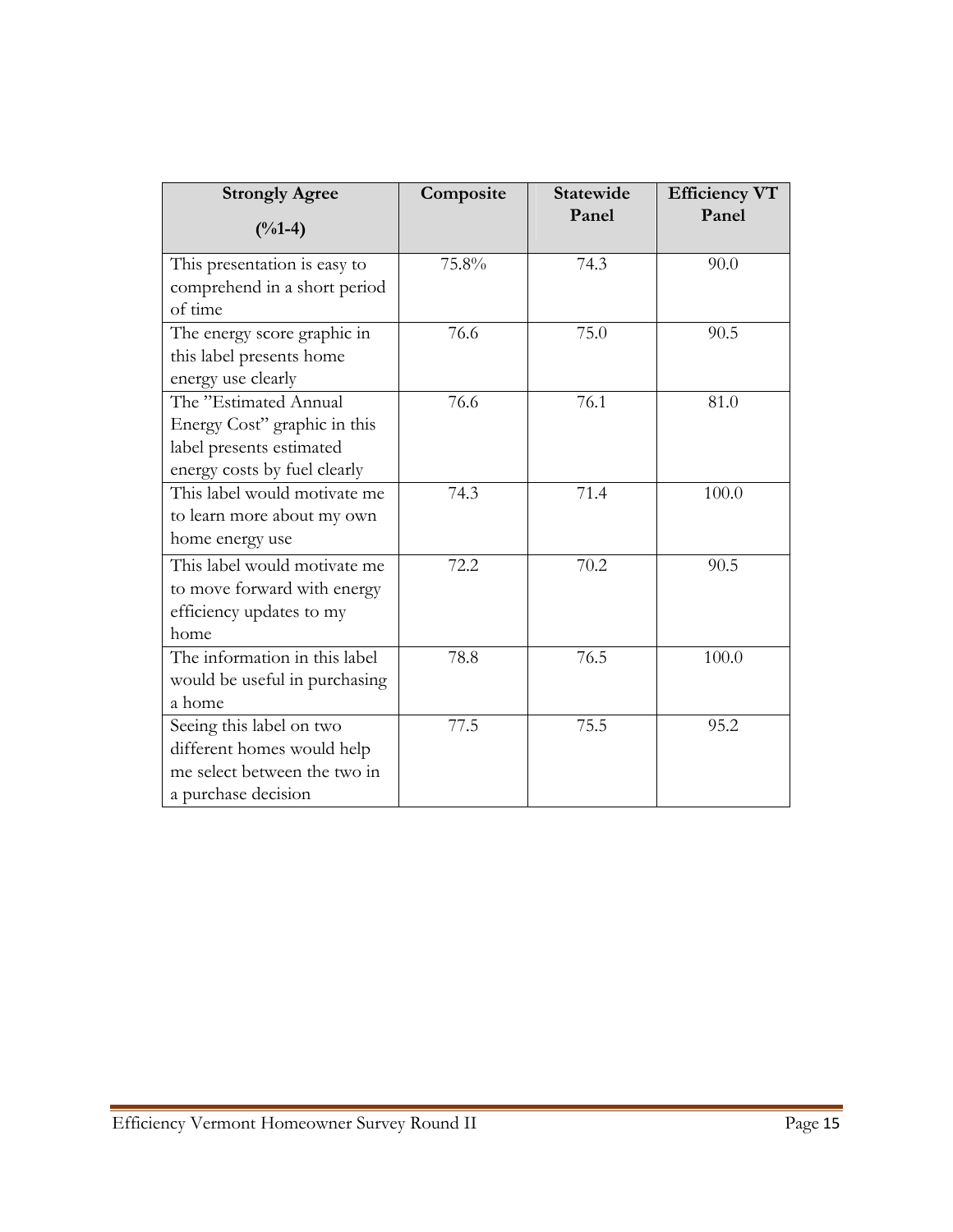# **Final Comparisons Between Labels**

Respondents answered a few final questions after having reviewed presentations on labels 1 & 2.



**Which label, 1 or 2 would be most helpful to me during a home energy audit, to help me decide whether to make**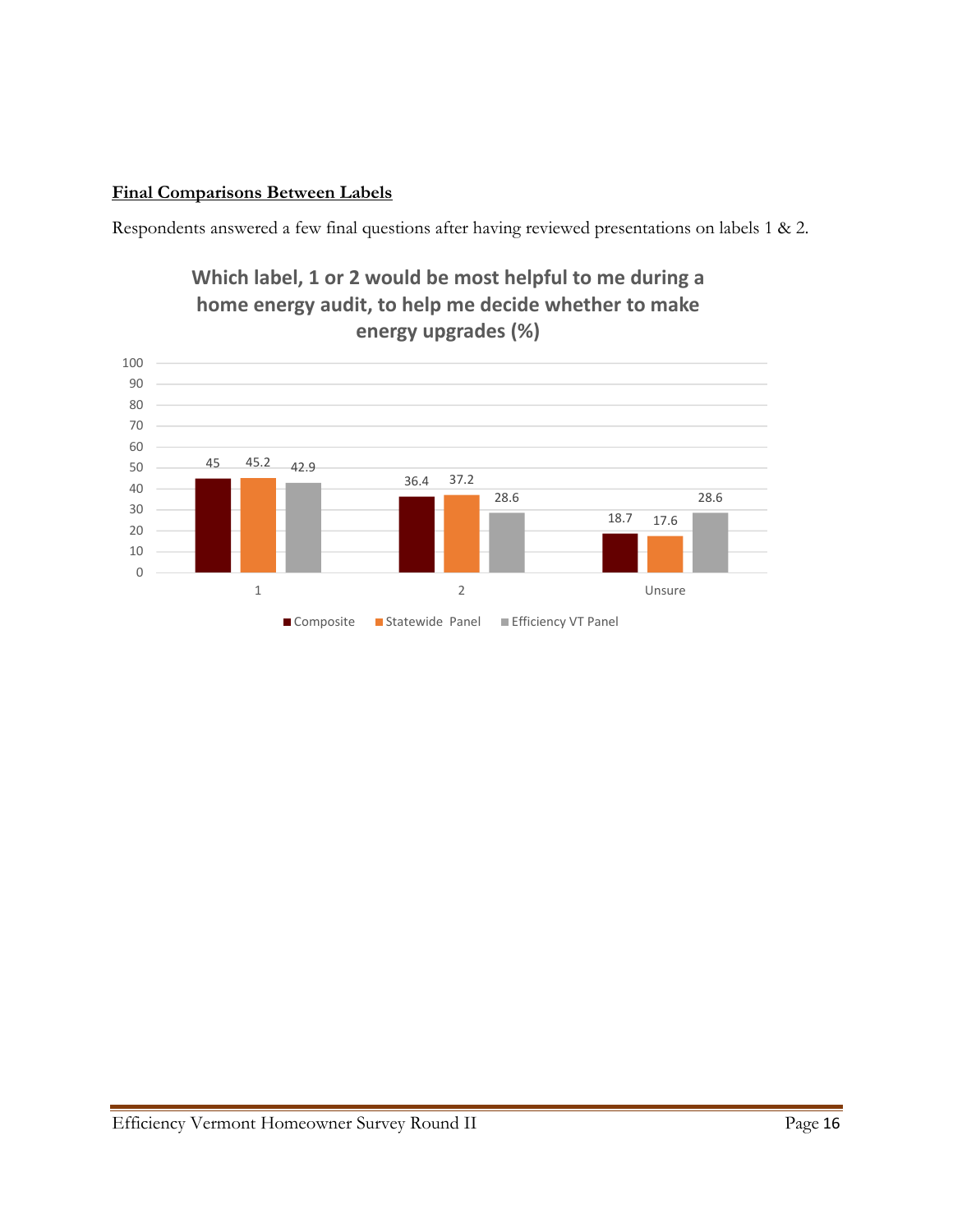

**Which label, 1 or 2 would be most informative AFTER completing home energy efficiency upgrades? (%)**

**Which label, 1 or 2 would be useful if listing my energy efficient home for sale? (%)**

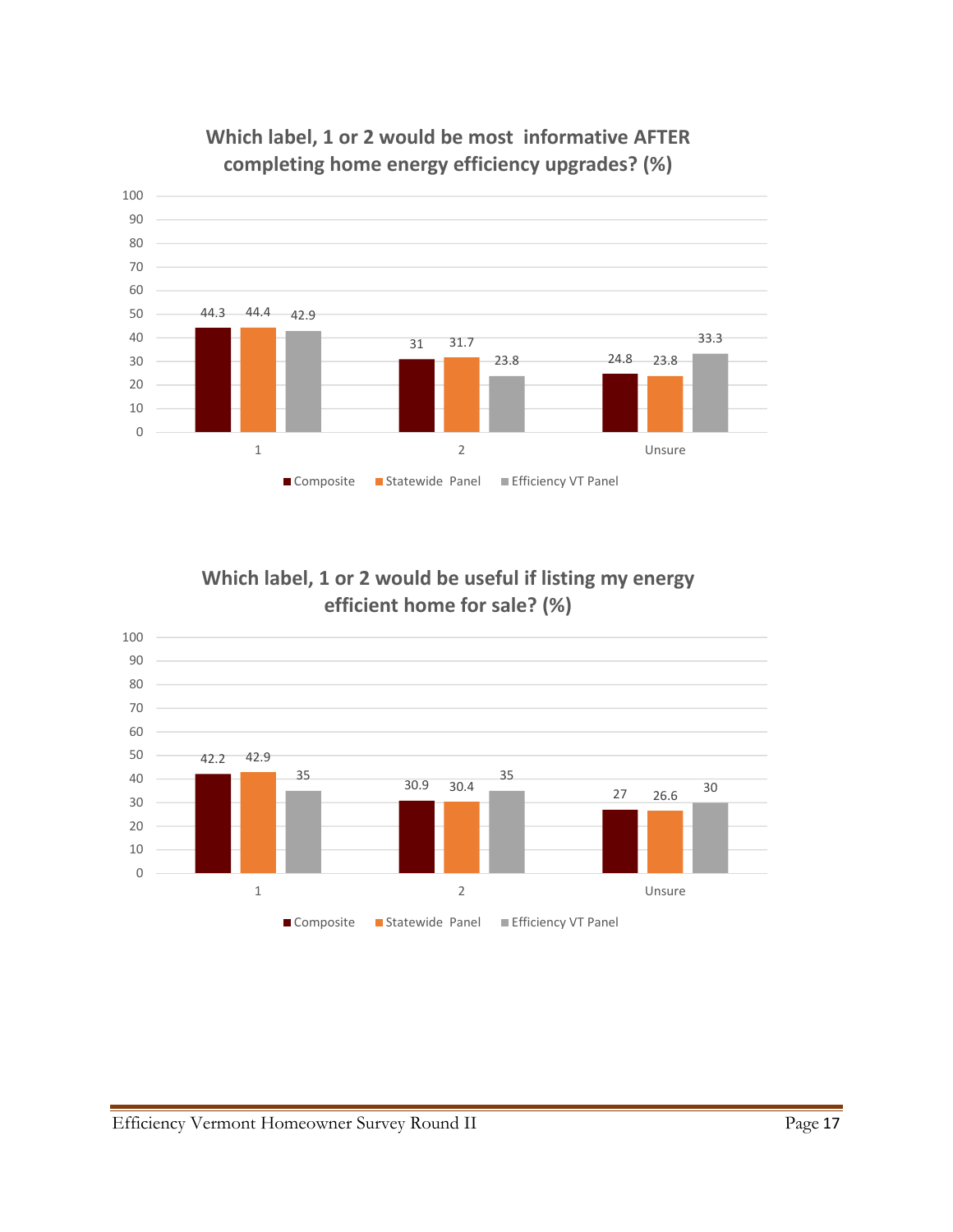

**Which label, 1 or 2 would be useful if shopping for a new home? (%)**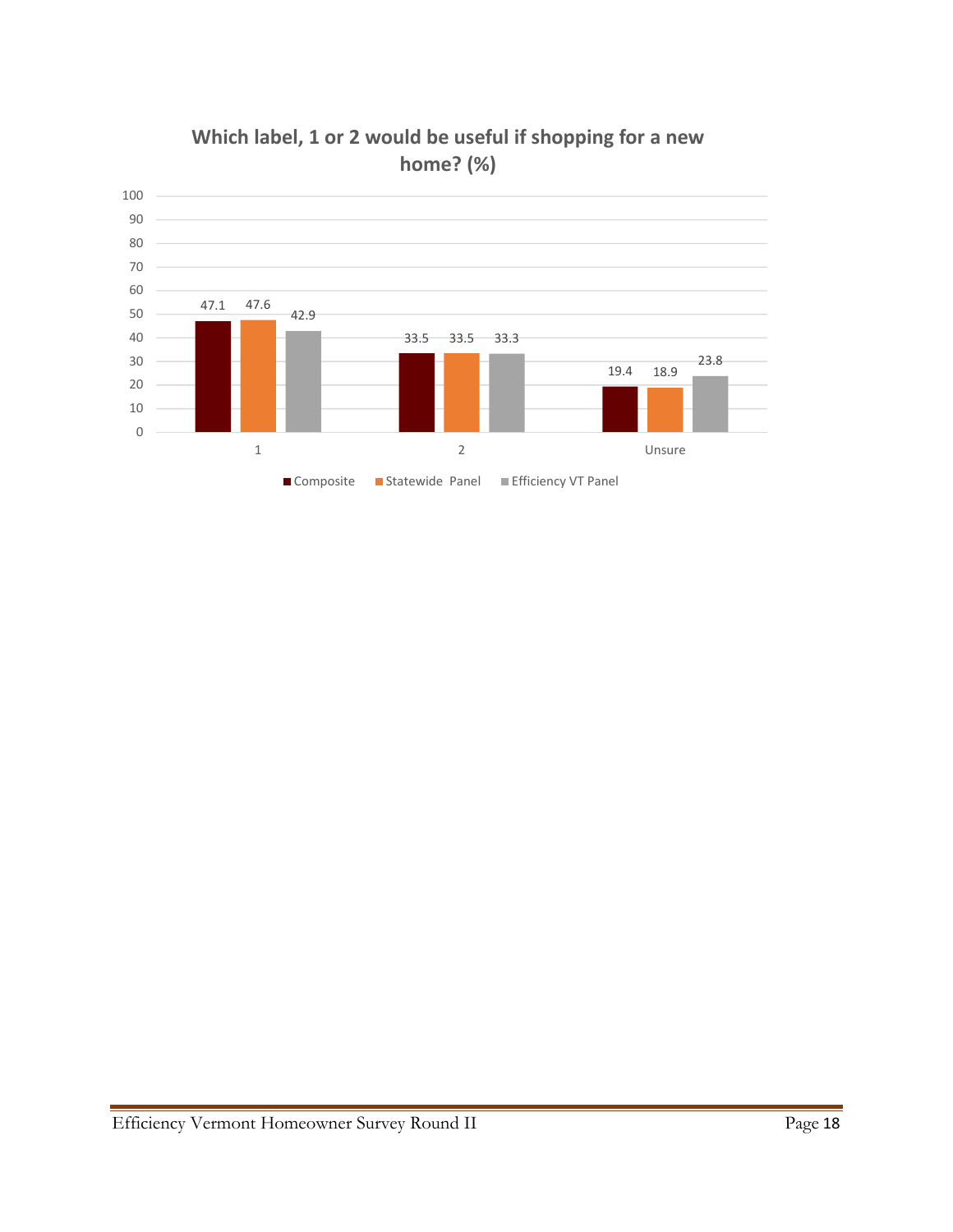Respondents selected their own label from the elements provided (i.e., Home Score, Estimated Annual Energy Cost, & DOE Score) in either Label 1 or Label 2…

Results are presented based on the composite samples' total number of responses across all elements (406 total responses).



**Composite Home Score from Label 2: \_25.3\_%** 

home

energy code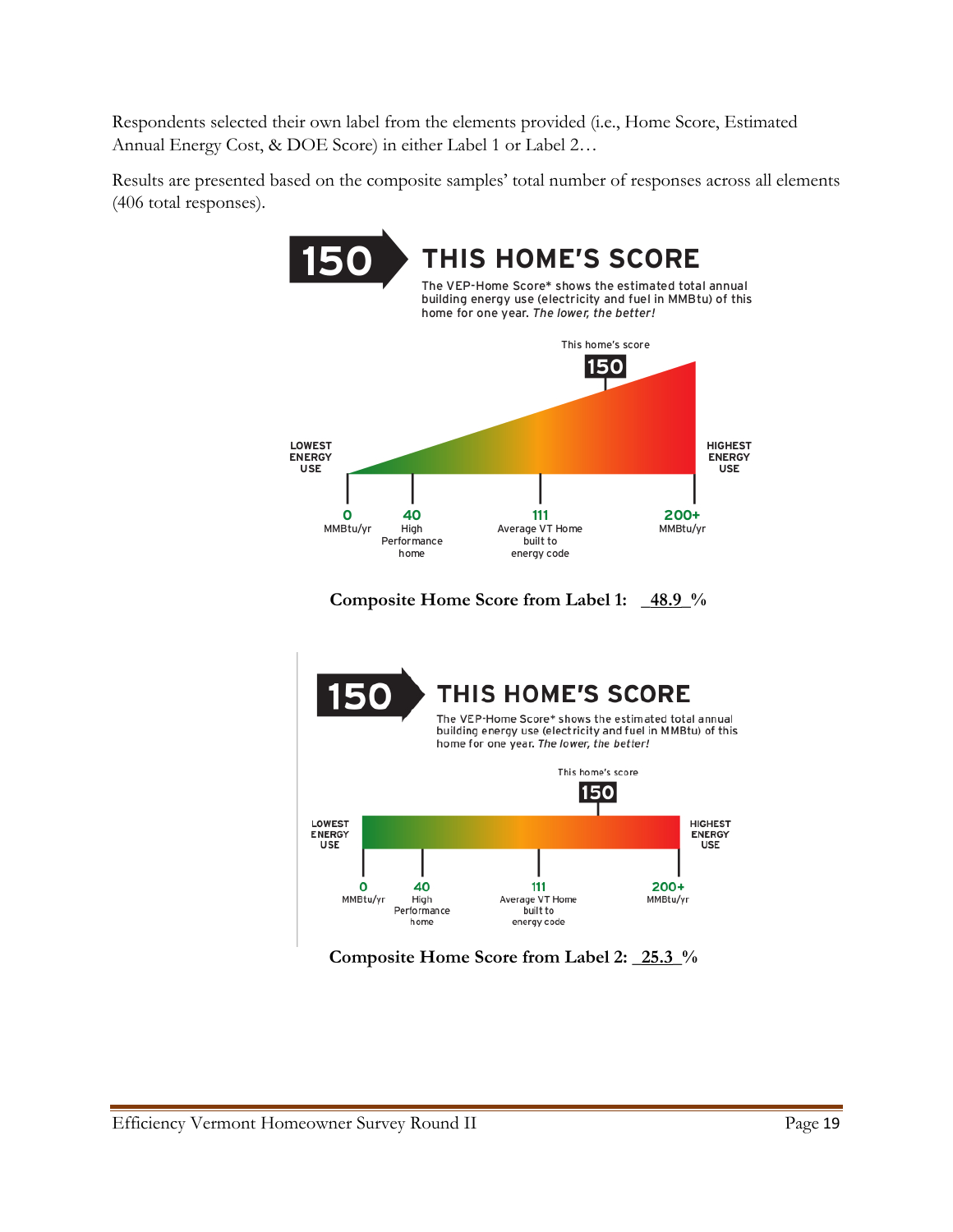

**Composite Estimated Annual Energy Cost from Label 1: \_31.3\_%** 



**Composite Estimated Annual Energy Cost from Label 2: \_56.0\_%** 



**Composite DOE Score from both Labels: \_61.5\_%**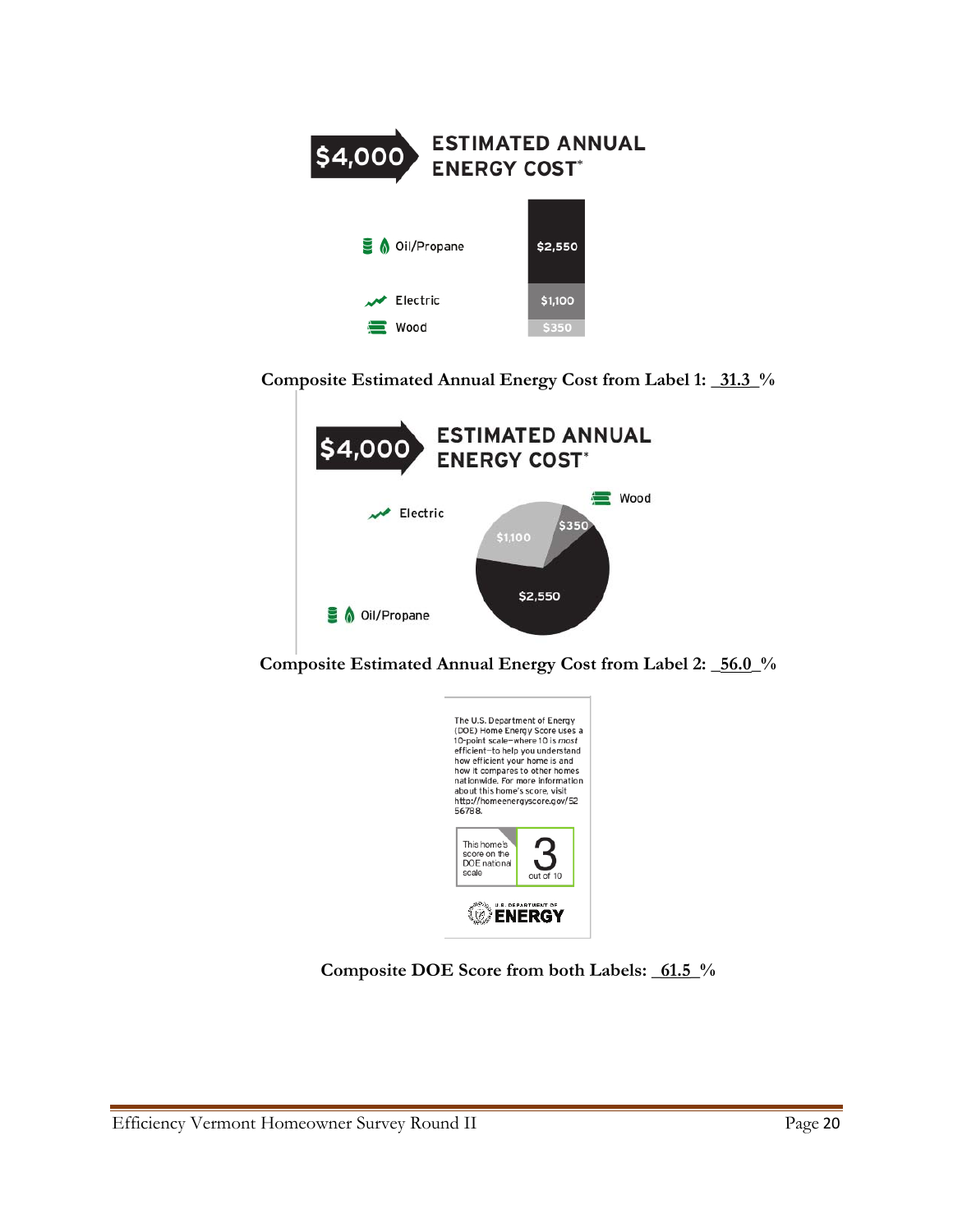#### **Opens**

#### **Respondents were asked for additional information that would make label 1 more helpful or make it clearer to understand. (Responses are presented below).**

*Add the pie chart An estimate of vt use in general. Examples of how saving energy helps the earth. A website to get more info Change it to a pie chart Change the graph Change to pie chart Clarify that these are estimates-no guarantees! Color code the estimated annual energy cost table Color in bottom graph Don't know Drdthdg Eliminate the DOE rating Eliminate the DOE rating system "Energies used for this home are not clear. Are they a combination of all three? " Get rid of DOE. Use pie chart Get rid of the doe Getting rid of the two numbers in the middle of the scale, and only provide the lowest and highest scores relative to the home's score- get rid of the DOE score Having the print larger in in DOE area I do not see anything that would make it any clearer to understand. I don't like the triangle shape at the top where the 150 is*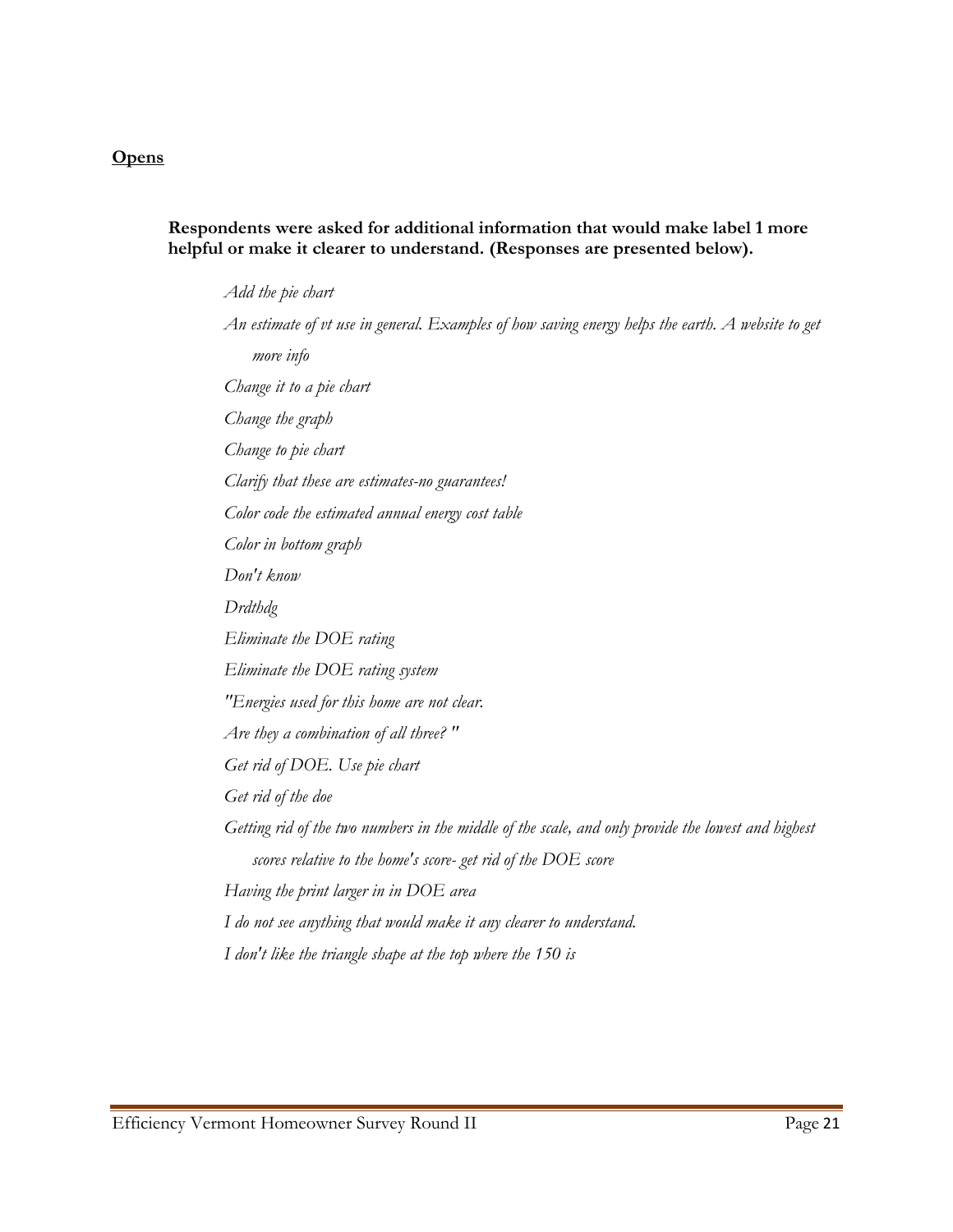*I don't think the DOE score representation is helpful.* 

- *I find the stacked bar graph to be more confusing than the pie chart, so I would change that to a pie chart. The wedge is fairly easy to comprehend, I just think the bar is more aesthetically pleasing.*
- *I just like pie charts, you can read them at a glance.*
- *I like seeing a pie graft. For me it is just faster to understand. Maybe some color other than grey and black could be used.*

*I like that that they are easy to read* 

*I prefer the pie wedge* 

*I think adding a chart or table would increase understanding for people who are not used to reading graphs. Also, some people are color blind so this would take care of that problem too. I'd like to see it reported as a score of X out of a possible score of Y or x% efficient. I think people are more used to these comparison measurements.* 

*I think it is good the way it is* 

*I think it's quite clear except for the estimated annual energy cost* 

*I think it's very informative* 

*I think the wedge is unneeded, and I don't particularly like the stacked graph.* 

*I think this one is very clear* 

*I would put the pie graph on label 1 instead of the bar graph* 

*I would put the wedge with the pie chart* 

*I would take out the DOE score* 

*In a society that in general views things as 'more is better', I think have the most energy efficient score of '0' is not as intuitive as it could be.* 

*Indicate size of household and appliances they own* 

*It doesn't really say this is just an example except in the footnote.* 

*It is unclear on fuel costs if it is an either/or situation. Are they saying you will use all 3 energy sources? What if you don't want to use wood?* 

*It says the DOE score is on a 10 scale but then the house scored a 150. I'm confused.*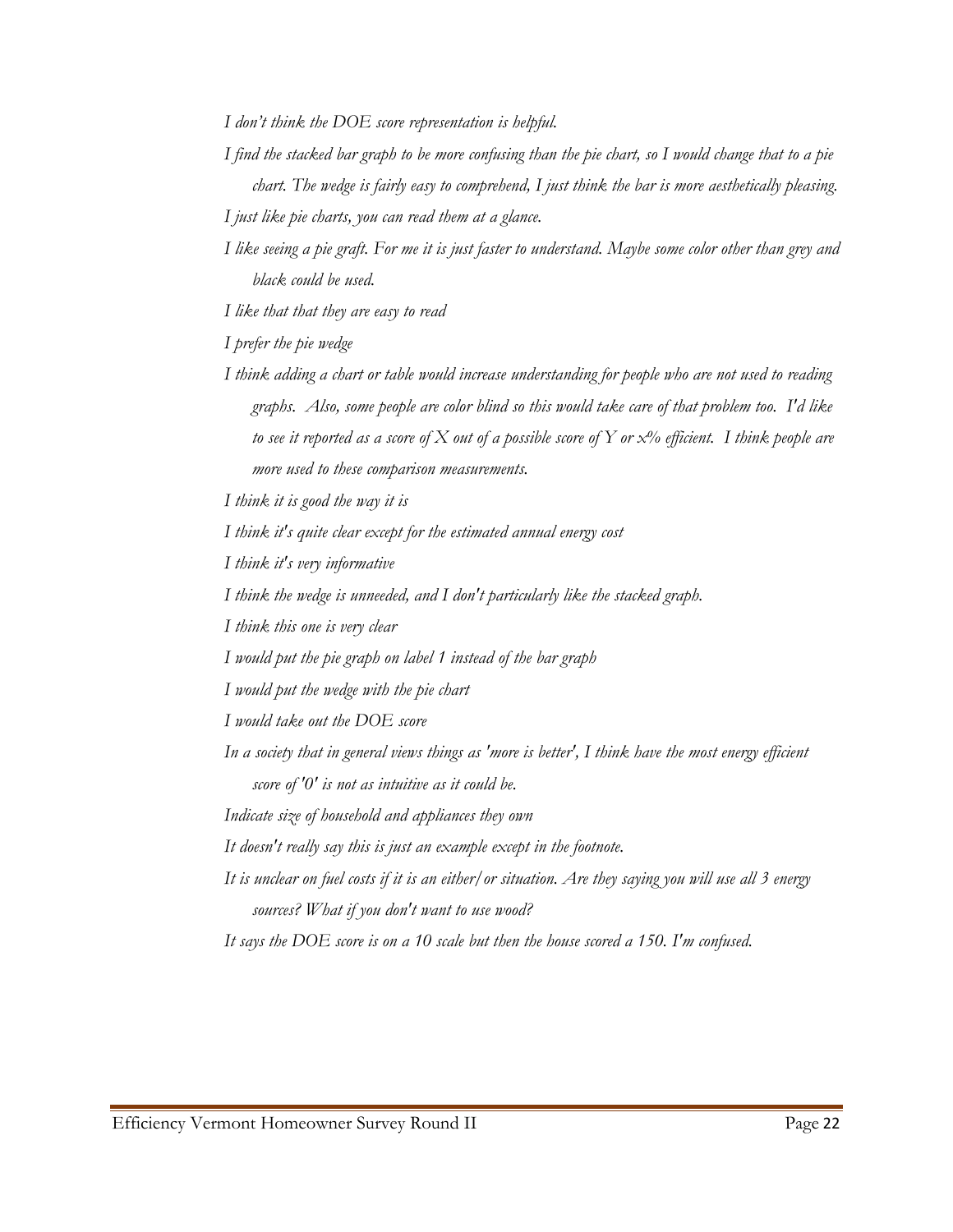*It was all fine; I'd like to see a color variation, with a nice green for a very efficient home then changing to a gray gradually getting darker for a highly inefficient home; you make the point with the colors now, but they seem overly harsh to me* 

*Its an estimate so some info on the normal winter temps, summer temps would be useful* 

*Just more color* 

*Leave off DOE rating* 

*Leave out the estimated annual energy costs, unless it pertains to an estimate for a home at current energy costs.* 

*Less info* 

*Less words on the right hand side* 

*Lower energy costs and energy-efficient* 

*Make sure the colored gradient works in black and white* 

*Maybe additional pie or bar graphs to include other options, such as no wood, or all oil, or some solar, or geo thermal, etc.? Not sure though. This seems pretty clear as is.* 

*More colors would be nice* 

*More info on the doe score.* 

*Perhaps highlighting that lowest energy use means a more efficient home and less cost to the consumer.* 

*Pie chart instead of bar chart.* 

*Pie chart instead of bar graph for estimated costs* 

*Pie chart instead of bar graph.* 

*Put the graphics to the right of the home owner info, which should be on the left side of the paper.* 

Put the pie chart on label one in place of the bar and label one will be great!

*Remove the doe score* 

*Seasonal costs* 

*Show clearly that the estimated energy cost is for this home, change bar graph to pie chart Switch in the pie chart, clearly explain the way a DOE score ranks (low to high)*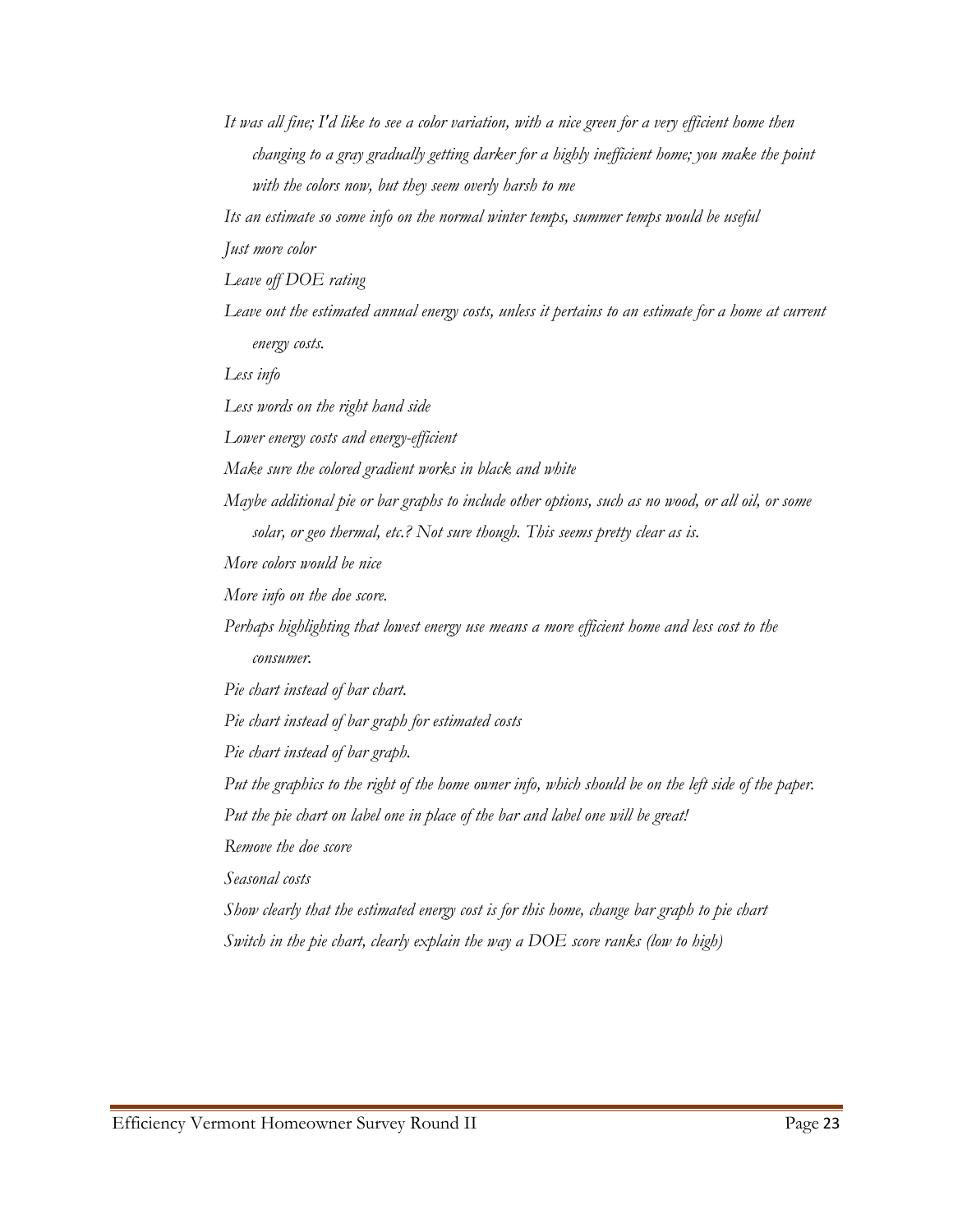*The DOE score and This Home score should BOTH read in the SAME number [cal order- lower number = less efficient. OR lower numbers= More efficient* 

*The fine print needs to be larger.* 

*The grading scale is a little difficult to read so a bar scale is better the score, also I would prefer the DOE score in a different shape or something to make it unique and different to make sure people understand it is a different measure also DOE should be listed in bold and larger* 

*The graph for the VEP score is not as clear as label 2.* 

*The labels are very confusing. Add comments or change chart.* 

*The visual graphic implies to me that higher is better when it's not.* 

*The wedge chart is confusing to me....* 

- *The wedge direction should be reversed so that high use is seen first. Color is important and should be used for the individual fuels used in the estimated energy costs.*
- *The wedge is distracting, get rid of the wedge*

*There is so much on the page its unclear* 

Think the DOE label is redundant and somewhat misleading. Would remove it.

- *This applies to both labels, but most of the residences in my area are either trailers or homes built in the 1800s. A label that reflects those models might be more effective.*
- *Use the pie chart, drop the DOE score*

*What is the purpose of this labeling?* 

*Why the hell is a higher score less efficient and a lower score more efficient? Are you intentionally trying to confuse customers? That is an extremely stupid way to score it, ESPECIALLY*  with the DOE score using the opposite scale. Whoever designed this should be fired.

*Would rather have the colored Bar Get rid of angled ramp on bar.* 

*I like label 1 with the pie chart from label 2* 

*The words 'oil, electric*  $\mathcal{C}^*$  *wood' are too far from the graphic, they look unassociated* 

*For the stack, I would add an = sign and put \$4,000 per year after the stack. To make it clear this is additive. I started out a little confused - wondering if these numbers were additive or*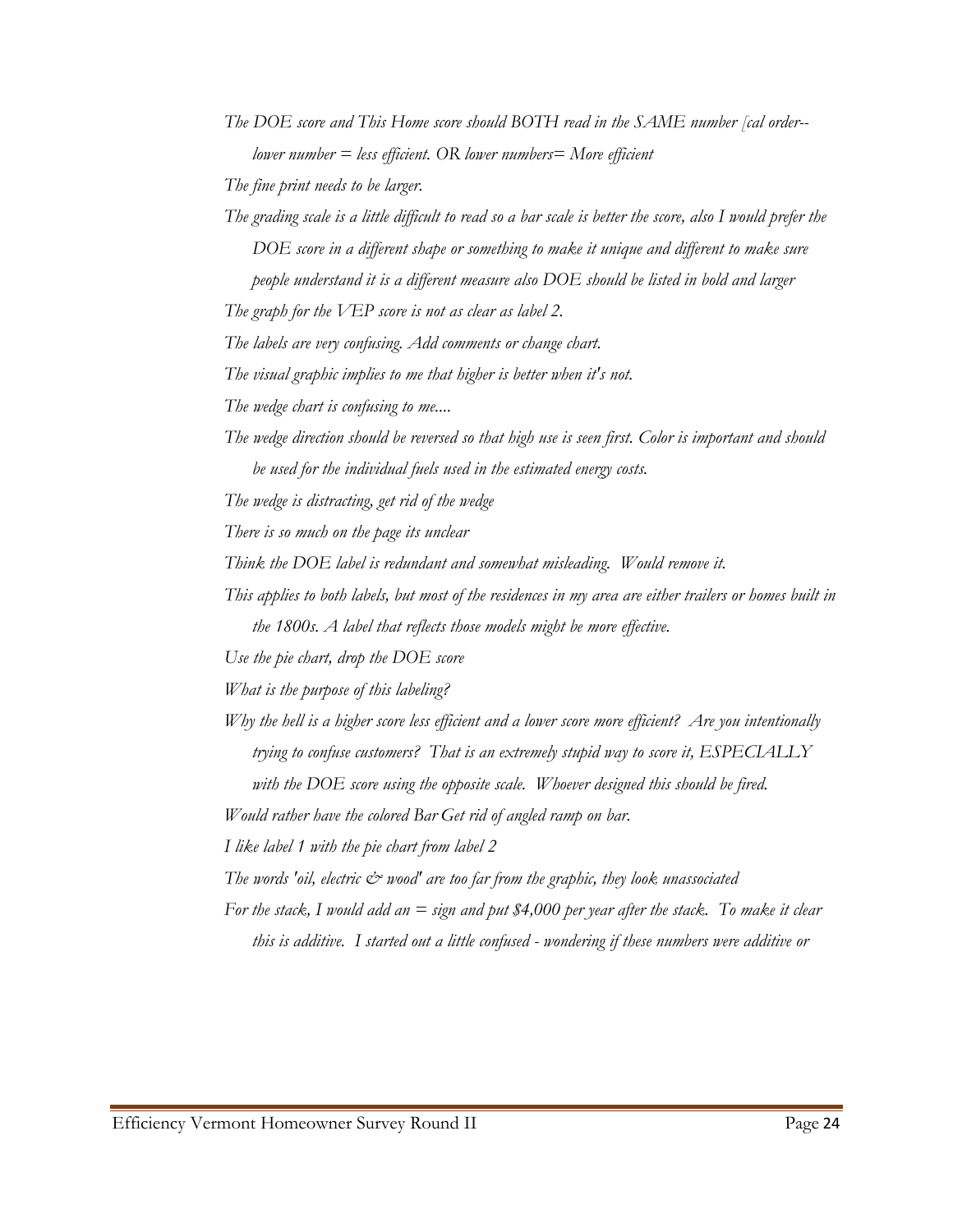*equivalents. (i.e. Wood would cost \$350 and oil would cost \$2,550). After going through the survey, I realize the total is \$4,000 and these are additive.* 

*Your questions gave me doubt about the estimated annual cost graphic meaning, such that I interpreted it to mean all energies combined are required for that home. However one of the questions suggested that they may represent comparative costs for alternative options. If the former, the pie chart is preferred. If the later some form of bar chart would be preferred.* 

- *Neither label indicates the level of use in this home for each energy source. without the usage breakdown, the cost breakdown is misleading. Eg.: \$350 spent on wood makes it appear that wood is the cheapest energy source in use. But that could possibly be because the woodstove was used only twice per month.*
- *Make it clear that cost of heating includes both 'Oil/Propane' and 'Wood'. Someone may think that they can heat with \$350 of wood OR \$2550 of Oil/Propane.*
- *The estimated annual energy cost I thought was a combination on the three, not what each would be independently of each other when I first read it. It wasn't until you asked your questions about it that I realized I had read it incorrectly. This needs to be spelled out to the reader. Many homeowners like myself have multiple sources on heating in our homes (wood*  $\breve{c}$  *Oil) and might take that graph as a combination of the types not a comparison.*
- *The only thing I find a bit confusing is the Estimated Annual Energy Cost. Are you assuming that people use a mix of fuel and should sum the parts? I, for one, use both oil and wood. Or are you saying that if I use only oil, my total cost would be \$2,550 and if I use only wood my total cost would be \$350. "*
- *Having the energy performance score and DOE score move in opposite directions towards more/less efficient is understandable but adds complexity and less quickly intuitive.*
- *I think if the wedge was to go the other way, it would make more sense to me as the bar graph is very clear*

*Now that I am aware of the DOE score, I think it would be helpful to make the Vermont Home Energy Scores match in scale meaning that 1= least efficient and 10= most efficient.* 

*A plus sign between each energy resulting in the \$4000.00*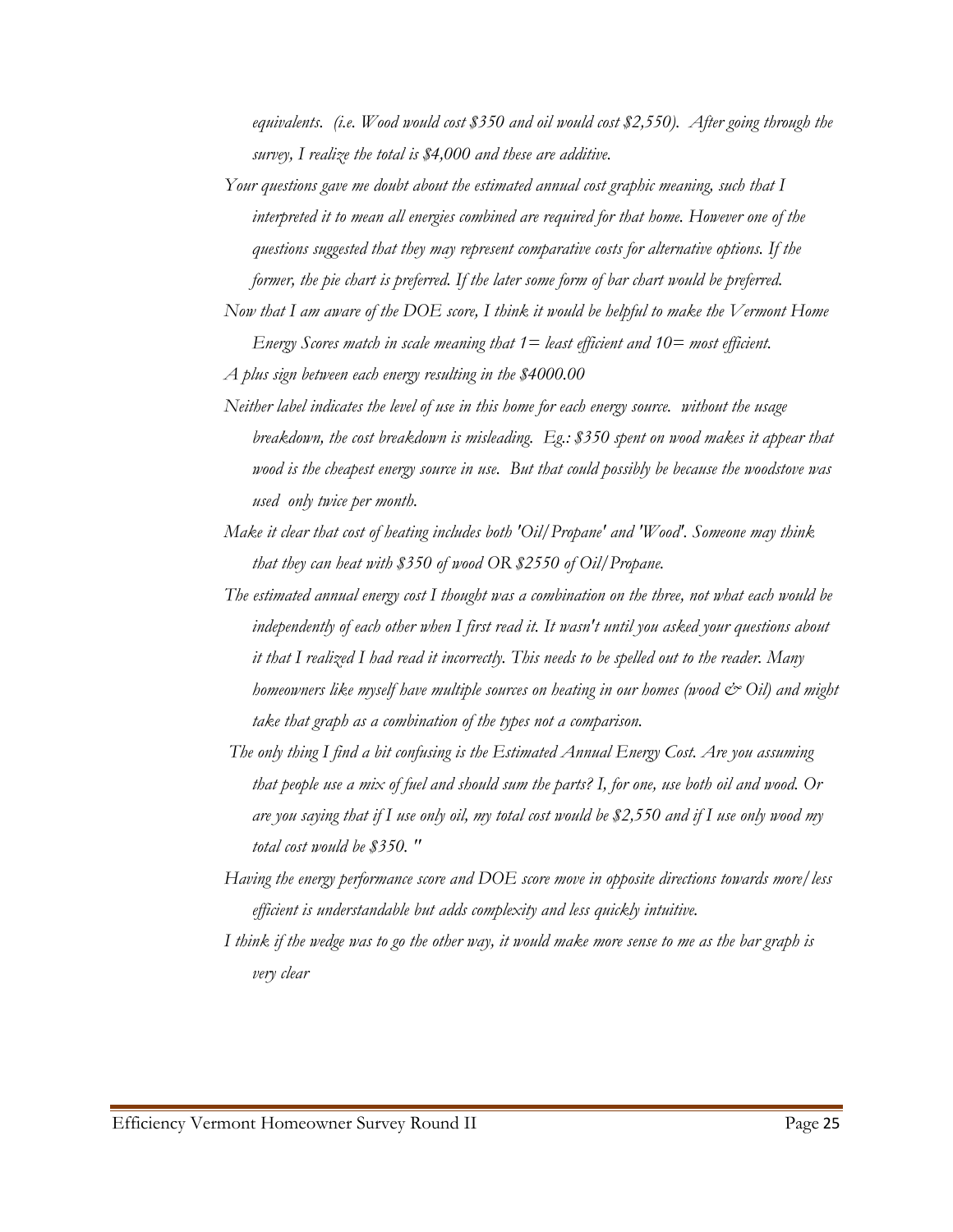**Respondents were asked for additional information that would make label 2 or make it clearer to understand (Responses are presented below).** 

*Use graph from Label 1 The circle needs to be different bright colors Change to wedge Clarify that these are estimates-no guarantees! Color code the estimated annual energy cost table Color in the pie chart Eliminate the DOE rating Eliminate the DOE rating system Get rid of DOE. Use wedge Same, rid of doe Getting rid of the DOE score Having the print larger in the DOE I do not see anything to change that would make it any clearer. I hate the pie chart I don't think the DOE score representation is helpful. I like how this is set up, although I don't think the DOE is necessary. I don't think that the bar is as noticeable as the pie chart I think it is good the way it is. I think they're both clear I think it's very informative Perhaps some idea on how to be more energy efficient I prefer the wedge for section 1 and the bar for bottom section I don't like the pie I would put the wedge on label 2 instead of the bar graph.*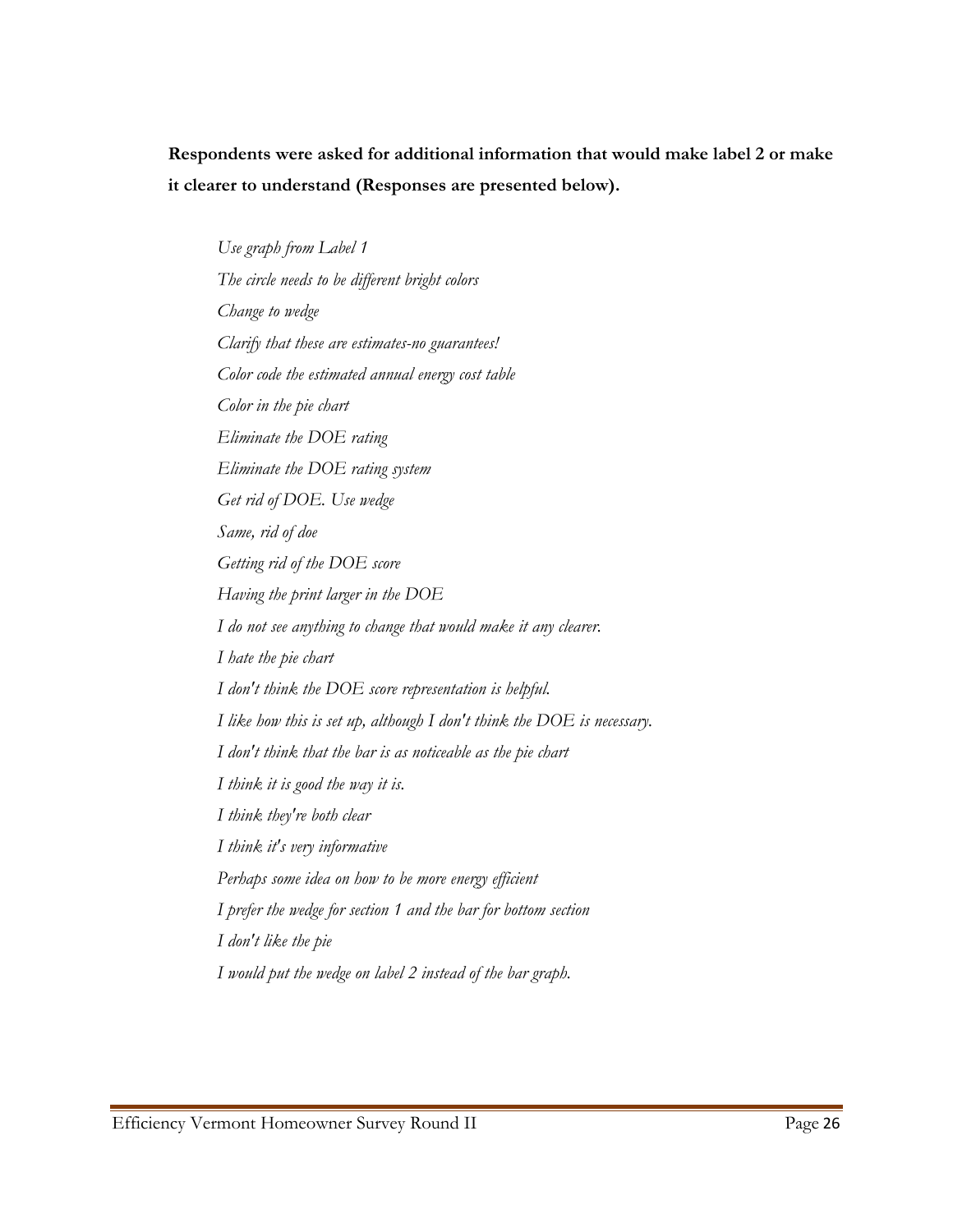*Label 2 needs to be easier to read and understand In a society that in general views things as 'more is better', I think have the most energy efficient score of '0' is not as intuitive as it could be. Indicate size of household and appliances they own The pie chart is confusing. It says the DOE score is on a 10 scale but then the house scored a 150. I'm confused. Pretty much what I said in the first text box Just more color Leave off DOE rating Less words on the right hand side Both 1 and 2 run even. Make sure the colored gradient works in black and white I think it explains the home's energy pretty good More info on the doe score. Make the bar into a wedge I wouldn't change this label...do like the pie chart best though, so WINNER !! Lose the pie chart Color to the circle Wedge instead of bar Number 1 is better. Wedge bar for home score Change the bar graph. Put the graphics to the right of the home owner info, which should be on the left side of the paper. Put the wedge on label two instead of the line and label two will be great! Remove the doe score Seasonal costs Have the angled graph, info on DOE*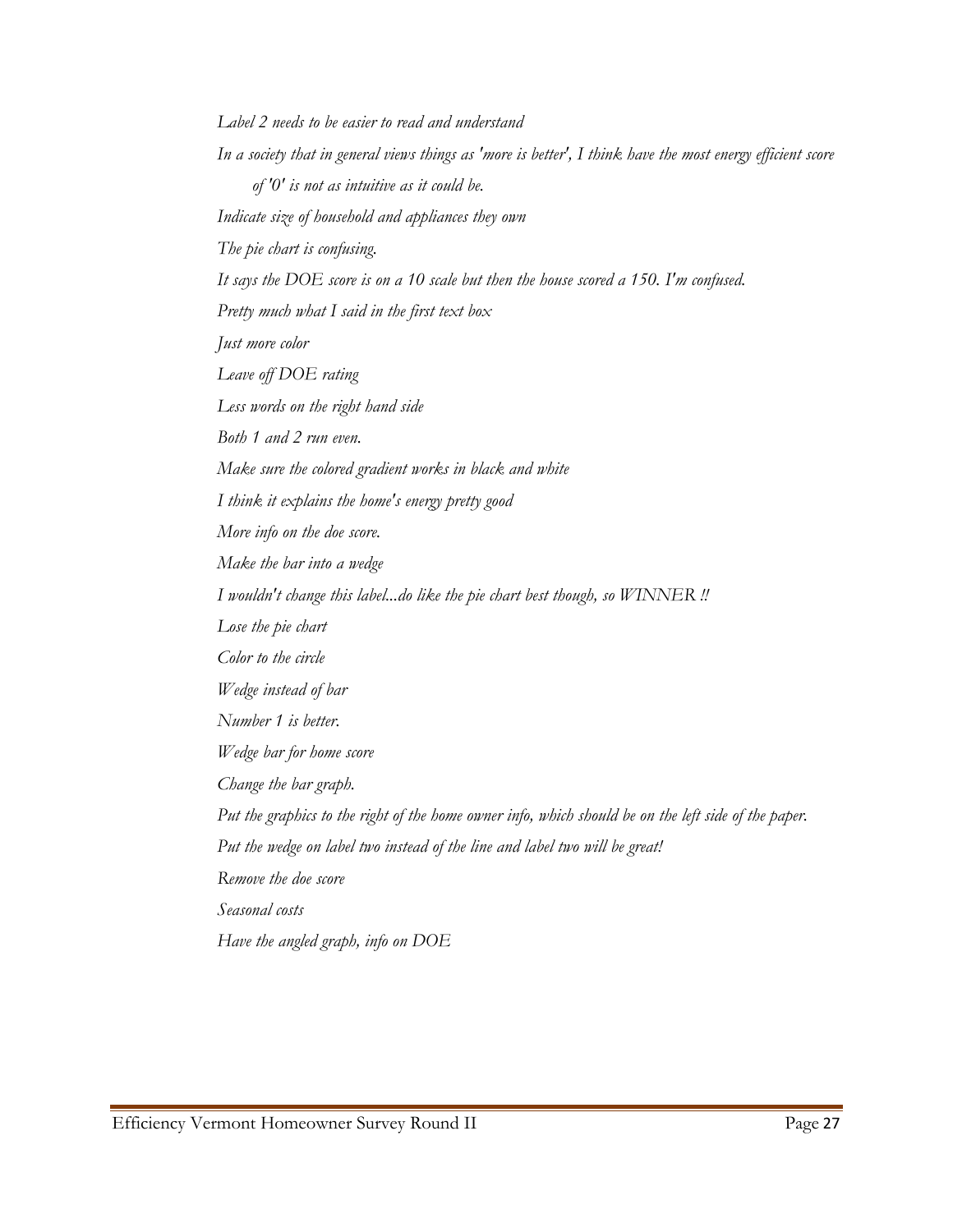*I would prefer the DOE score in a different shape or something to make it unique and different to make sure people understand it is a different measure also DOE should be listed in bold and larger* 

*Add explanations for charts and enhance they are estimates as it is not clear.* 

*I think the bar graph on label 1 should go with label 2* 

*Use of color for the numbers is lost black would be better. The fuel symbols should nit all be the same color, each should be represented by a different color and that should correspond to the color in the graph example electricity =blue, oil=red, wood=yellow.* 

*Color the pie graph* 

*Too much on page* 

*Think the DOE label is redundant and somewhat misleading. Would remove it.* 

*A pie chart doesn't seem like a good way of presenting the information because it does not equal 100%. They aren't percentages of a whole from what I can tell, so it might be better to use maybe a bar graph where each number is plotted separately.* 

*Drop the DOE score* 

*What if options* 

- *Why the hell is a higher score less efficient and a lower score more efficient? Are you intentionally trying to confuse customers? That is an extremely stupid way to score it, ESPECIALLY with the DOE score using the opposite scale.*
- *Would rather have the Black and white bar Put labels closer to or on pie graph they're so far away that it's hard to scan the pie and labels easily together.*

*The words 'oil, electric*  $\dot{c}$  *wood' are too far from the graphic, they look unassociated* 

*I find the stack easier to read, but the pie chart makes it clear that home uses each of these fuels.* 

*Same as above comment. Information about how to make a home more energy efficient or direction to recourses might be helpful but I wouldn't want to crowd this graphic information.* 

*Although not as important in a pie chart, it is still important to reinforce the cost of heat combines wood + Oil/Propane*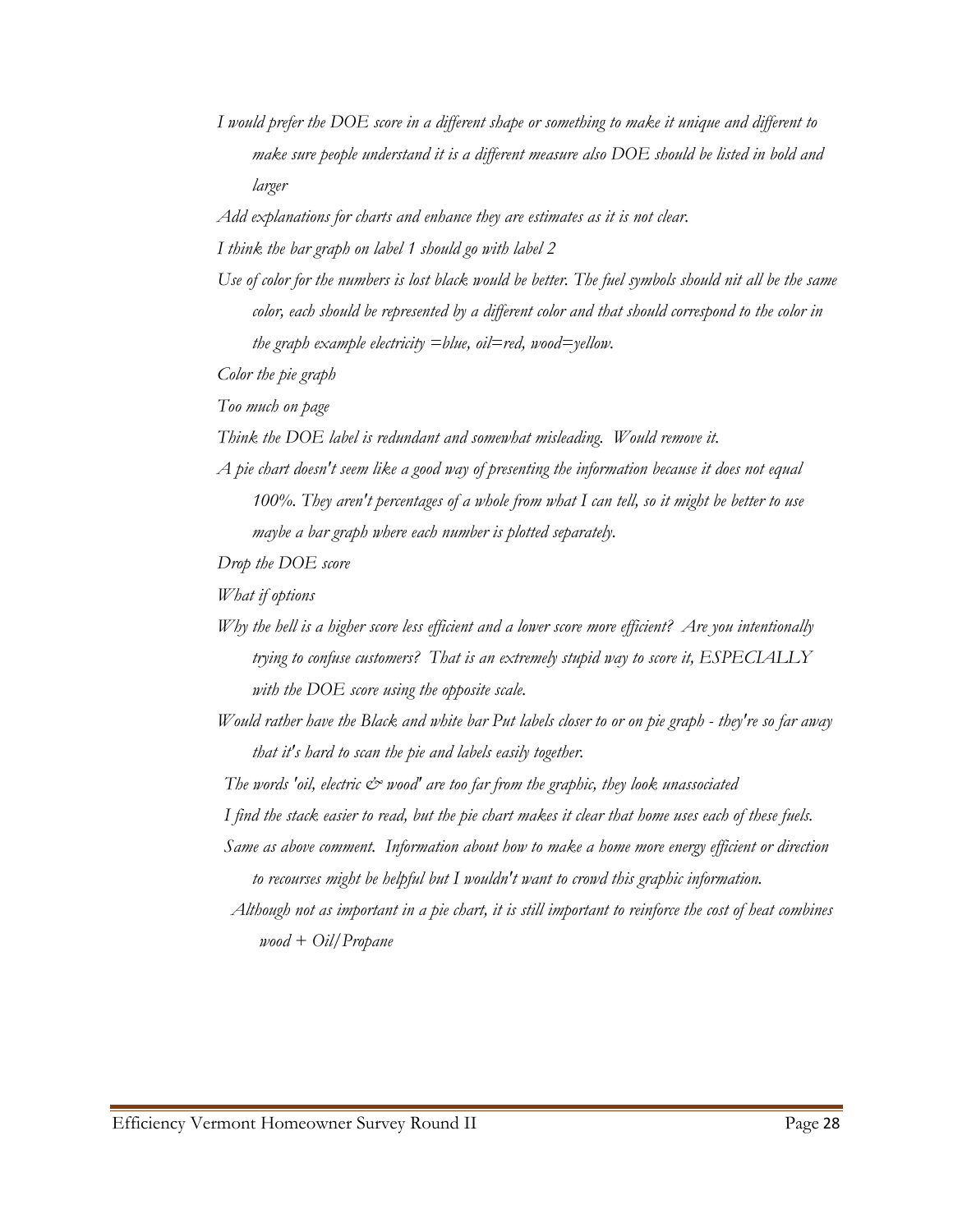- *The estimated annual energy cost I thought was a combination on the three, not what each would be independently of each other when I first read it. It wasn't until you asked your questions about it that I realized I had read it incorrectly. This needs to be spelled out to the reader. Many homeowners like myself have multiple sources on heating in our homes (wood*  $\breve{c}$ *<sup>2</sup> Oil) and might take that graph as a combination of the types not a comparison.*
- *Having the energy performance score and DOE score move in opposite directions towards more/less efficient but adds complexity and less quickly intuitive.*

*This is OK, but the DOE is opposite of the other graphs so can be confusing*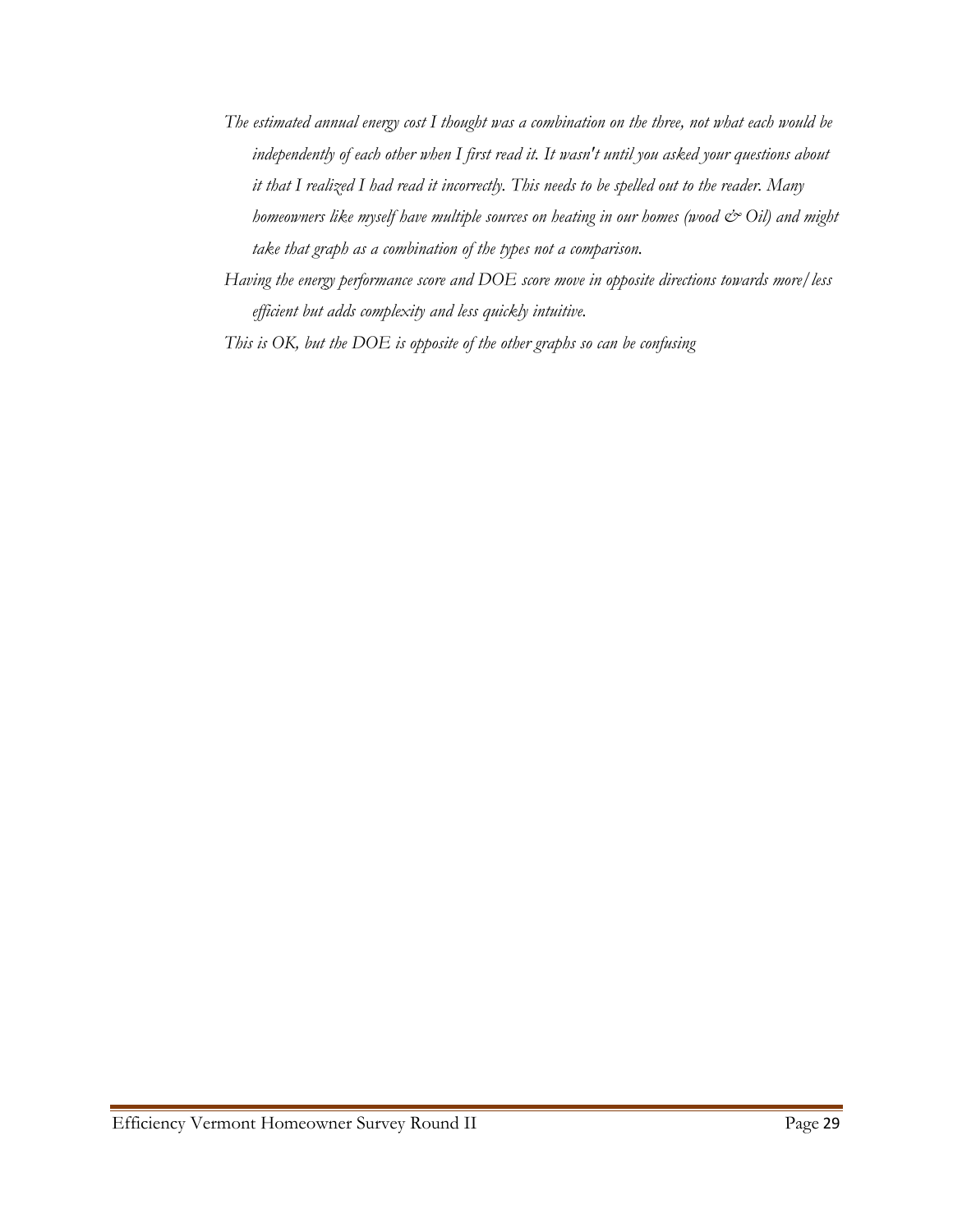# **Demographics**

| Age      | Composite | <b>Statewide</b> | Efficiency<br><b>VT</b> Panel |
|----------|-----------|------------------|-------------------------------|
|          |           | Panel            |                               |
| 18 to 24 | 4.8%      | 5.4              | 0.0                           |
| 25-34    | 11.6      | 12.4             | 4.8                           |
| 35-44    | 19.3      | 20.4             | 9.5                           |
| 45-54    | 23.7      | 21.5             | 42.9                          |
| 55-64    | 31.4      | 32.3             | 23.8                          |
| $65+$    | 9.2       | 8.1              | 19.0                          |

| Gender | <b>Composite</b> | Statewide | Efficiency      |
|--------|------------------|-----------|-----------------|
|        |                  | Panel     | <b>VT</b> Panel |
| Male   | $31.0\%$         | 29.1      | 47.6            |
| Female | 69.0             | 70.9      | 52.4            |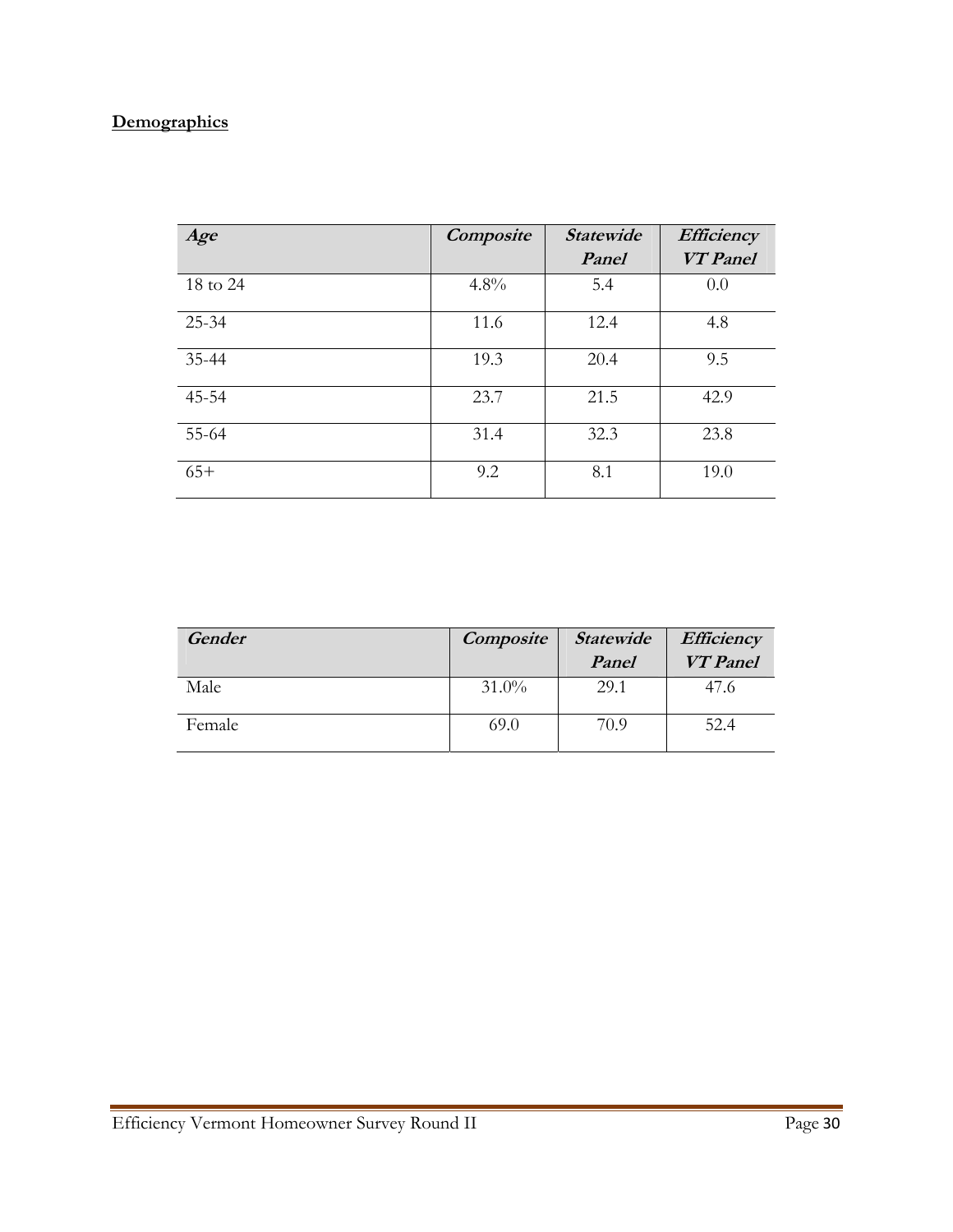| Education                               | Composite | <i><b>Statewide</b></i> | Efficiency      |
|-----------------------------------------|-----------|-------------------------|-----------------|
|                                         |           | Panel                   | <b>VT</b> Panel |
| Eighth grade or less                    | $1.0\%$   | 1.1                     | 0.0             |
| Some high school                        | 0.5       | 0.5                     | 0.0             |
| High school graduate or GED             | 20.6      | 21.8                    | 9.5             |
| Some technical school                   | 1.0       | 1.1                     | 0.0             |
| Technical school graduate               | 3.8       | 4.3                     | 0.0             |
| Some college                            | 22.5      | 23.9                    | 9.5             |
| College graduate                        | 40.2      | 39.4                    | 47.6            |
| Post-graduate or professional<br>degree | 10.5      | 8.0                     | 33.3            |

| Income                           | Composite | <i><b>Statewide</b></i> | <b>Efficiency</b> |
|----------------------------------|-----------|-------------------------|-------------------|
|                                  |           | Panel                   | <b>VT</b> Panel   |
| Under \$9,999                    | 1.4%      | 1.1                     | 4.8               |
| \$10,000 to less than \$40,000   | 29.5      | 31.7                    | 9.5               |
| \$40,000 to less than \$70,000   | 34.8      | 36.5                    | 19.0              |
| \$70,000 to less than \$100,000  | 14.8      | 13.2                    | 28.6              |
| \$100,000 to less than \$130,000 | 5.7       | 4.2                     | 19.0              |
| \$130,000 to less than \$160,000 | 3.3       | 3.7                     | 0.0               |
| \$160,000 or more                | 3.3       | 2.6                     | 9.5               |
| Refused/Unsure                   | 7.1       | 6.9                     | 9.5               |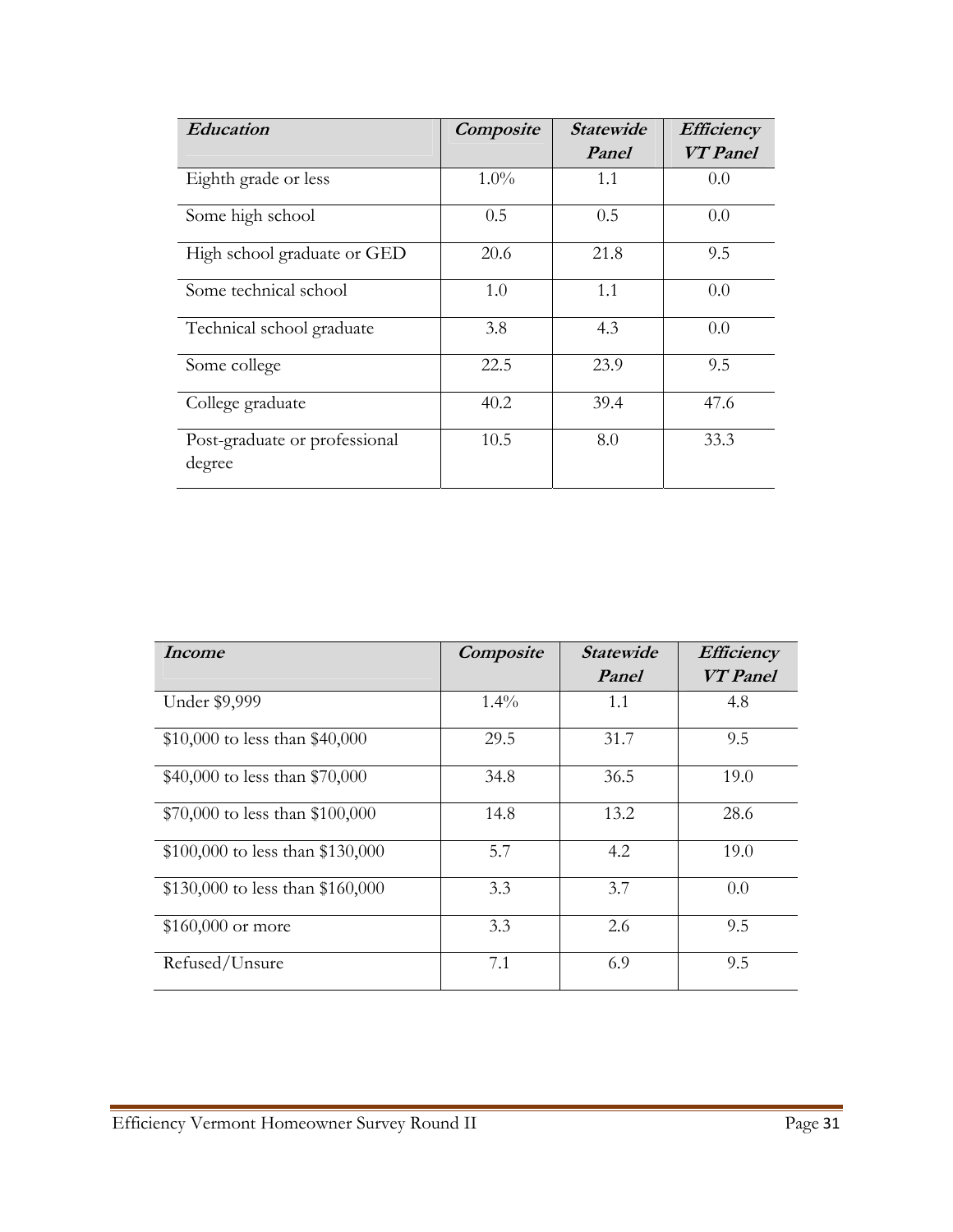| Ethnicity                    | Composite | <b>Statewide</b> | Efficiency      |
|------------------------------|-----------|------------------|-----------------|
|                              |           | Panel            | <b>VT</b> Panel |
| White                        | 95.6%     | 95.1             | 100.0           |
| African American             | 2.0       | 2.2              | 0.0             |
| Asian, Pacific Islander      | 1.0       | 1.1              | 0.0             |
| Aleutian, Eskimo or American | 0.0       | 0.0              | 0.0             |
| Indian                       |           |                  |                 |
| Hispanic                     | 0.5       | 0.5              | 0.0             |
| Refused/Unsure               | 1.0       | 1.1              | 0.0             |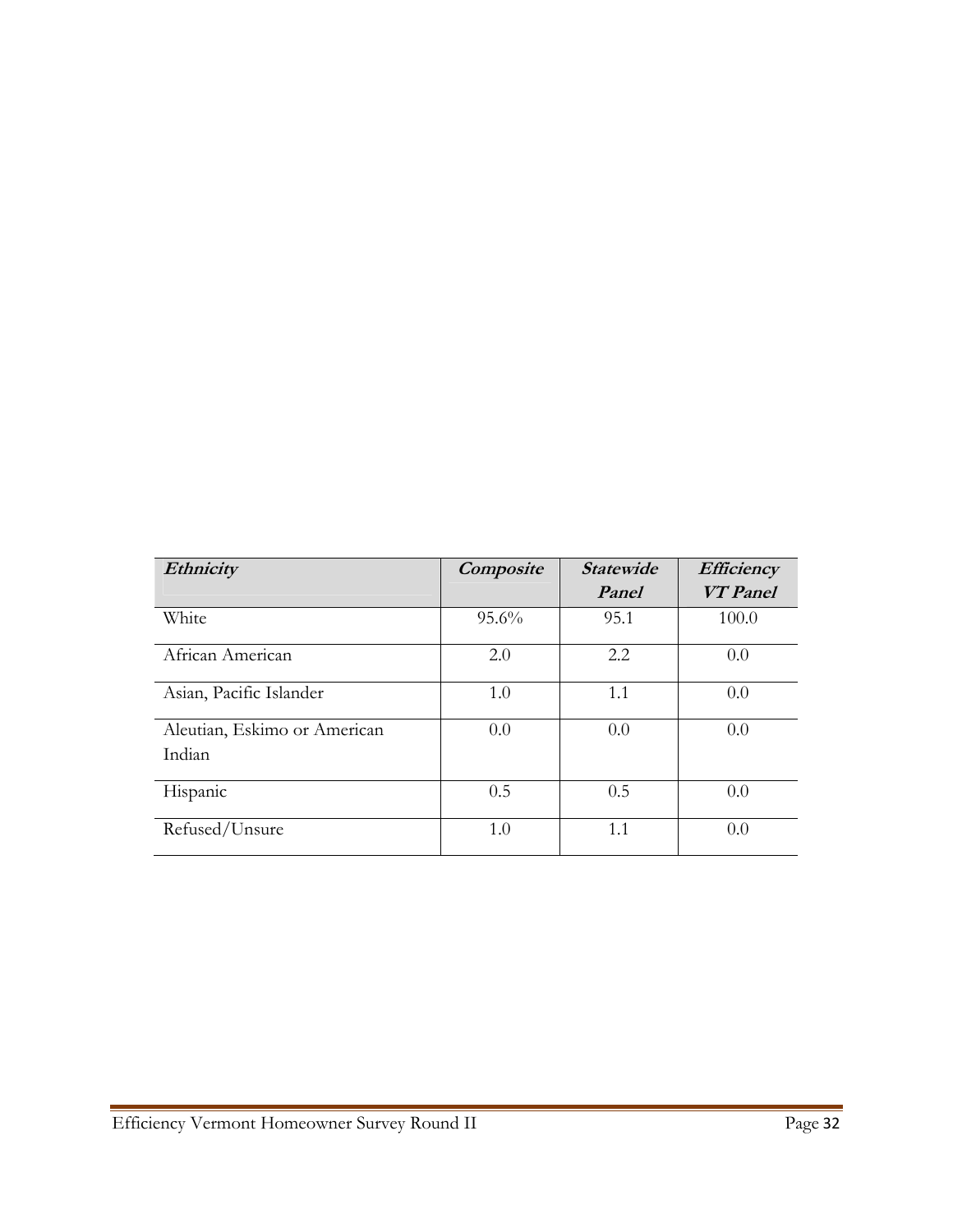| Vermont County | Composite | <b>Statewide</b> | Efficiency      |
|----------------|-----------|------------------|-----------------|
|                |           | Panel            | <b>VT</b> Panel |
| Addison        | $4.3\%$   | 4.3              | 4.8             |
| Bennington     | 10.1      | 9.6              | 14.3            |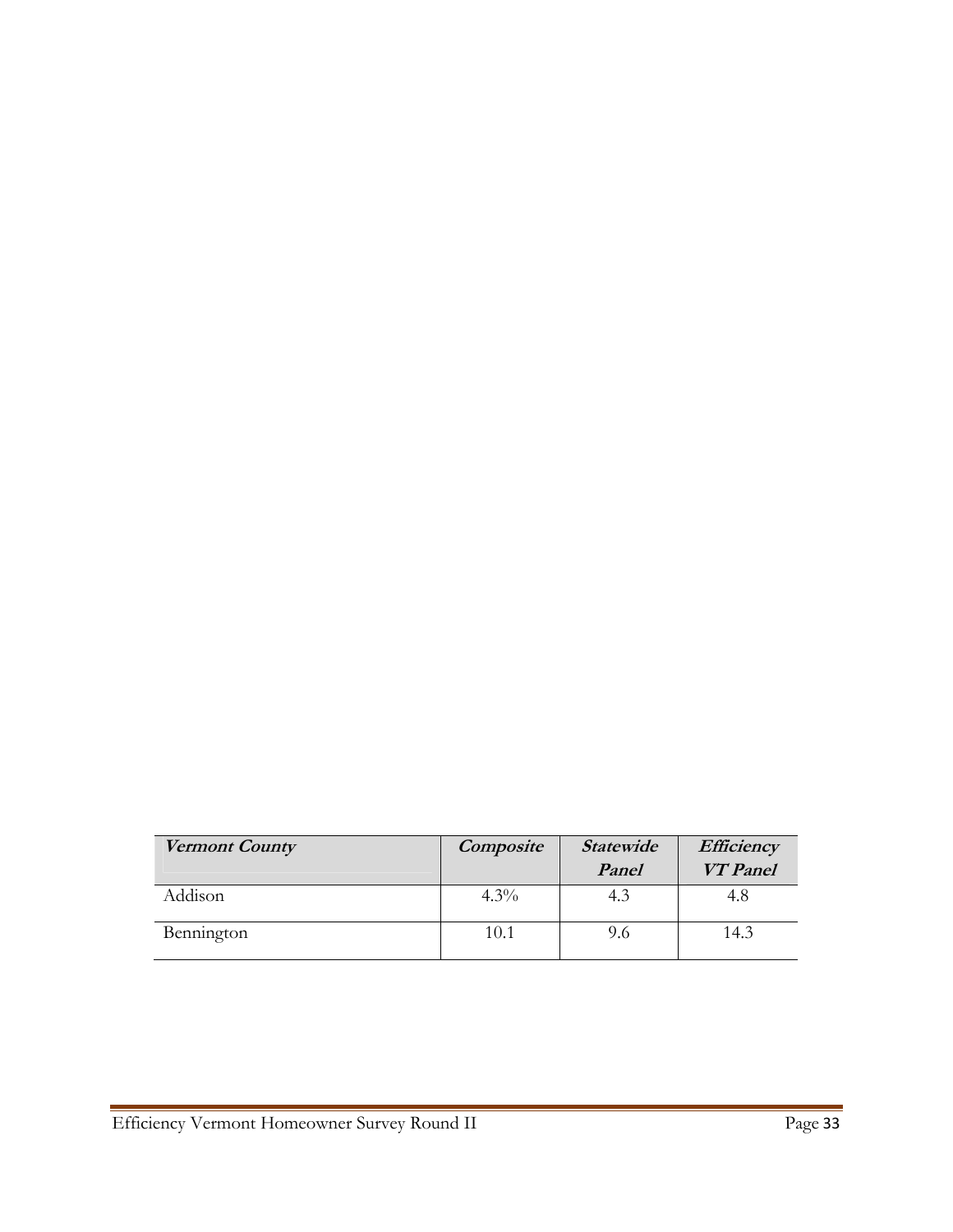| Caledonia  | 9.6     | 10.2 | 4.8  |
|------------|---------|------|------|
| Chittenden | 23.1    | 23.5 | 19.0 |
| Essex      | 1.4     | 1.6  | 0.0  |
| Franklin   | 4.8     | 4.3  | 9.5  |
| Grand Isle | $1.0\,$ | 1.1  | 0.0  |
| Lamoille   | 4.8     | 5.3  | 0.0  |
| Orange     | 7.2     | 7.0  | 9.5  |
| Orleans    | 2.4     | 2.1  | 4.8  |
| Rutland    | 8.2     | 7.0  | 19.0 |
| Washington | 4.8     | 5.3  | 0.0  |
| Windham    | 4.3     | 4.3  | 4.8  |
| Windsor    | 13.9    | 14.4 | 9.5  |